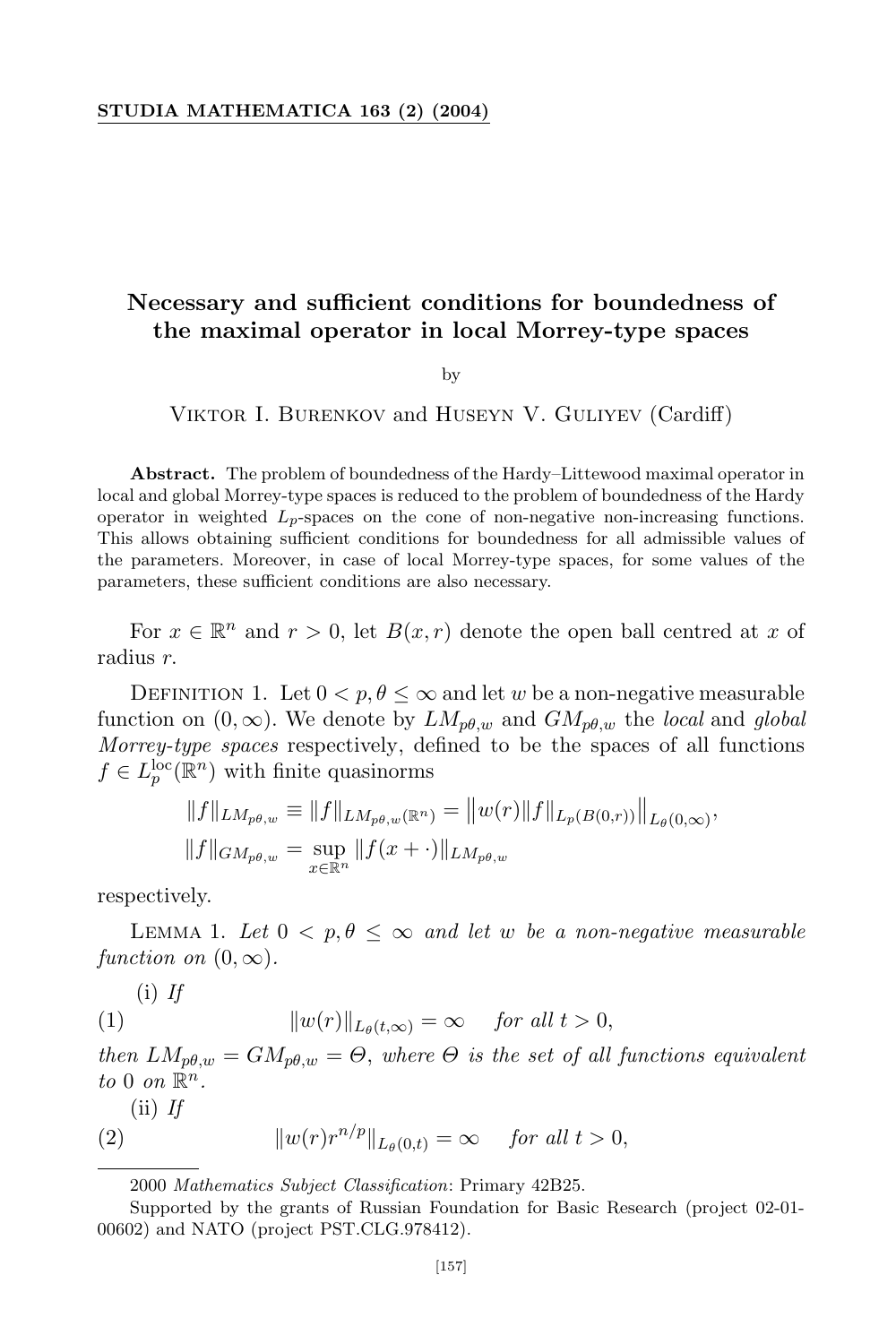$then f(0) = 0$  *for* all  $f \in LM_{p\theta,w}$  *continuous* at 0*,* and  $GM_{p\theta,w} = \Theta$  *for*  $0 < p < \infty$ .

*Proof.* (i) Let (1) be satisfied and *f* be not equivalent to zero. Then  $A = ||f||_{L_p(B(0,t_0))} > 0$  for some  $t_0 > 0$ . Hence

 $||f||_{GM_{p\theta,w}} \geq ||f||_{LM_{p\theta,w}} \geq ||w(r)||f||_{L_p(B(0,r))}||_{L_{\theta}(t_0,\infty)} \geq A||w(r)||_{L_{\theta}(t_0,\infty)}.$ Therefore  $||f||_{GM_{p\theta,w}} = ||f||_{LM_{p\theta,w}} = \infty$ .

(ii) Let (2) be satisfied. If  $f \in LM_{p\theta,w}$  and there exists

(3) 
$$
\lim_{r \to 0} |B(0,r)|^{-1/p} ||f||_{L_p(B(0,r))} = B,
$$

where  $|B(0, r)|$  is the volume of  $B(0, r)$ , then  $B = 0$ . Indeed, assume  $B > 0$ . Then there exists  $t_0 > 0$  such that

(4) 
$$
|B(0,r)|^{-1/p}||f||_{L_p(B(0,r))} \geq B/2
$$

for all  $0 < r \leq t_0$ . Consequently,

$$
||f||_{LM_{p\theta,w}} \ge ||w(r)||f||_{L_p(B(0,r))}||_{L_{\theta}(0,t_0)} \ge \frac{B}{2} v_n^{1/p} ||w(r)r^{n/p}||_{L_{\theta}(0,t_0)},
$$

where  $v_n$  is the volume of the unit ball in  $\mathbb{R}^n$ . Hence  $||f||_{LM_{p\theta,w}} = \infty$ , so  $f \notin LM_{p\theta,w}$  and we have arrived at a contradiction.

If  $f \in LM_{p\theta,w}$  and it is continuous at 0, then (3) holds with  $B = |f(0)|$ . Hence  $f(0) = 0$ .

Next let  $0 < p < \infty$  and let  $f \in GM_{p\theta,w}$ . Then by the Lebesgue theorem on differentiation of integrals, for almost all  $x \in \mathbb{R}^n$ ,

$$
\lim_{r \to 0} |B(x,r)|^{-1/p} ||f||_{L_p(B(x,r))} = |f(x)|.
$$

By the above argument,  $f(x) = 0$  for all those x. Hence f is equivalent to zero. ■

DEFINITION 2. Let  $0 < p, \theta \leq \infty$ . We denote by  $\Omega_{p,\theta}$  the set of all nonnegative measurable functions *w* on  $(0, \infty)$  such that for some  $t_1, t_2 > 0$ ,

(5) 
$$
||w(r)||_{L_{\theta}(t_1,\infty)} < \infty, \quad ||w(r)r^{n/p}||_{L_{\theta}(0,t_2)} < \infty.
$$

In what follows, keeping in mind Lemma 1, we always assume that  $w \in$ *Ωp,θ*.

The spaces  $GM_{p\infty, r-\lambda/p}$ , where  $0 < \lambda < n$ , are the classical Morrey spaces introduced in [6] and applied to studying the local behaviour of solutions of second order elliptic partial differential equations. The interpolation properties of the spaces  $GM_{p\infty,w}$  were investigated by S. Spanne in [11]. The spaces  $GM_{p\theta,r-\lambda}$  were used by G. Lu [4] for studying embedding theorems for vector fields of Hörmander type. T. Mizuhara [5] and E. Nakai [7] studied the boundedness of various integral operators in the spaces  $GM_{p\infty,w}$ .

For a measurable set  $\Omega \subset \mathbb{R}^n$  and a non-negative measurable function *v* on *Ω*, let  $L_{p,\nu}(\Omega)$  be the weighted  $L_p$ -space of all measurable functions *f*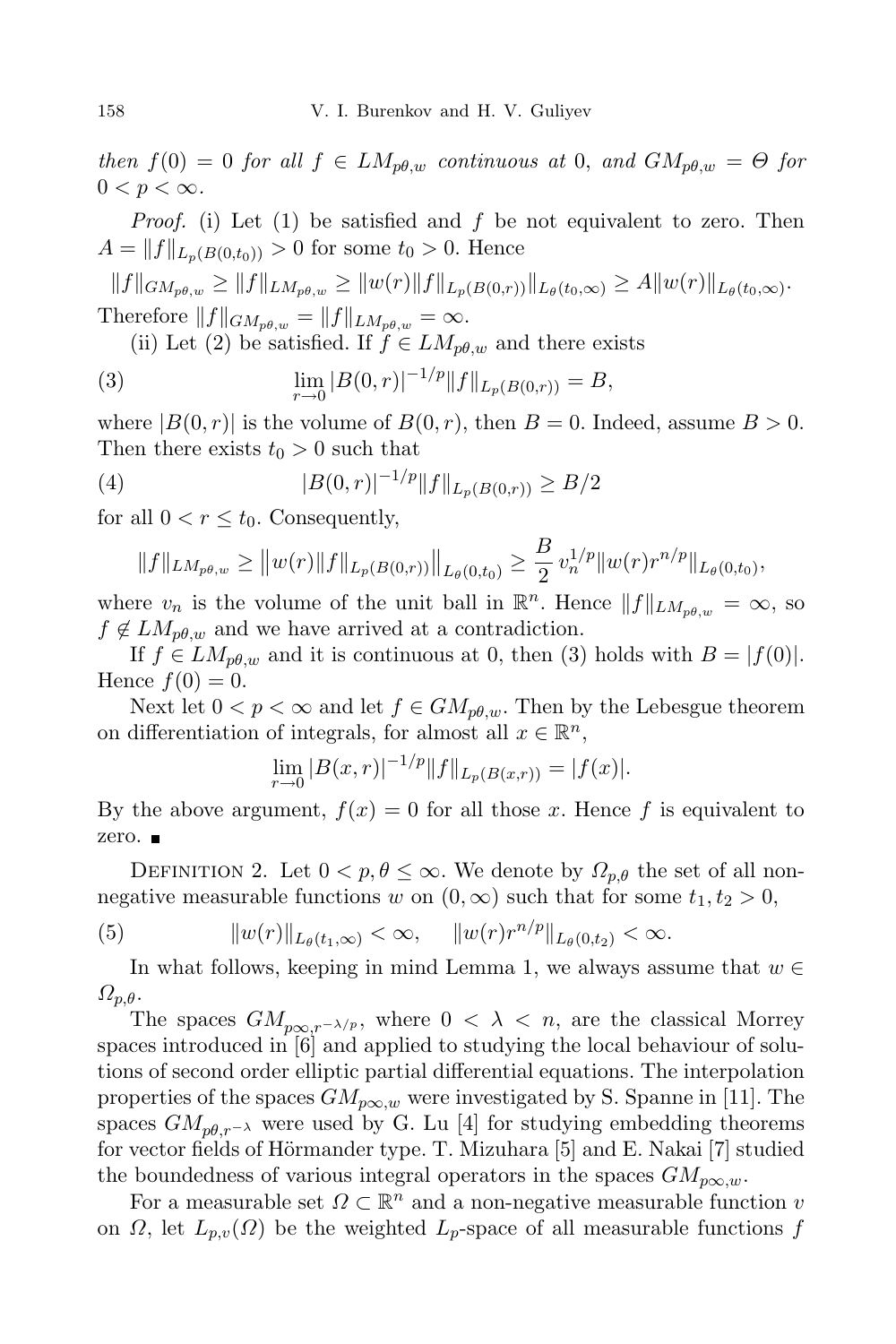on *Ω* for which

$$
||f||_{L_{p,v}(\Omega)} = ||vf||_{L_p(\Omega)} < \infty.
$$

If  $0 < p < \theta < \infty$ , then

(6) 
$$
||f||_{LM_{p\theta,w}} \leq ||f||_{L_{p,W}(\mathbb{R}^n)},
$$

and if  $0 < \theta \leq p \leq \infty$ , then

$$
||f||_{L_{p,W}(\mathbb{R}^n)} \leq ||f||_{LM_{p\theta,w}},
$$

where

$$
W(x) = ||w||_{L_{\theta}(|x|,\infty)} \quad \text{ for } x \in \mathbb{R}^n.
$$

These inequalities are particular cases of general inequalities for Lebesgue spaces with mixed quasinorms (see, for example, [8, Section 3.37]). In particular, for  $0 < p \leq \infty$ ,

$$
||f||_{LM_{pp,w}} = ||f||_{L_{p,W_p}(\mathbb{R}^n)}.
$$

where  $W_p(x) = ||w||_{L_p(|x|,\infty)}$  for  $x \in \mathbb{R}^n$ .

Let  $f \in L_1^{\text{loc}}(\mathbb{R}^n)$ . The *Hardy–Littlewood maximal operator M* is defined by

$$
(Mf)(x) = \sup_{r>0} |B(x,r)|^{-1} \int_{B(x,r)} |f(y)| \, dy.
$$

F. Chiarenza and M. Frasca [2] have proved the boundedness of *M* in the classical Morrey spaces. T. Mizuhara [5] and E. Nakai [7] have obtained sufficient conditions on *w* for the boundedness of *M* in  $GM_{p\infty,w}$ . In this paper we improve, in particular, the results obtained in [5, 7]. Moreover, for some values of parameters we obtain necessary and sufficient conditions for the operator *M* to be bounded from  $LM_{p\theta_1,w_1}$  to  $LM_{p\theta_2,w_2}$ .

An application of the known necessary and sufficient conditions for the boundedness of the maximal operator from one weighted Lebesgue space to another [10] immediately implies the following result for local Morrey-type spaces. Here and throughout,  $\chi_E$  denotes the characteristic function of the set *E*.

THEOREM 1. Let  $1 < p_1 \leq p_2 < \infty$ ,  $0 < \theta_1, \theta_2 \leq \infty$ ,  $w_1 \in \Omega_{p_1, \theta_1}$ ,  $w_2 \in \Omega_{p_2,\theta_2}$ 

• If 
$$
p_1 \geq \theta_1
$$
 and  $p_2 \leq \theta_2$ , and for some  $c_1 > 0$  and all balls  $B \subset \mathbb{R}^n$ ,

(8) 
$$
||M(\chi_B W_1^{p_1/(1-p_1)})||_{L_{p_2,W_2}(B)} \leq c_1 ||W_1^{1/(1-p_1)}||_{L_{p_1}(B)},
$$

*where*

$$
W_1(x) = \|w_1\|_{L_{\theta_1}(|x|,\infty)}, \quad W_2(x) = \|w_2\|_{L_{\theta_2}(|x|,\infty)}, \quad x \in \mathbb{R}^n,
$$

*then the operator M is bounded from*  $LM_{p_1}\theta_1,w_1$  *to*  $LM_{p_2}\theta_2,w_2$  *and from*  $GM_{p_1\theta_1,w_1}$  *to*  $GM_{p_2\theta_2,w_2}$ .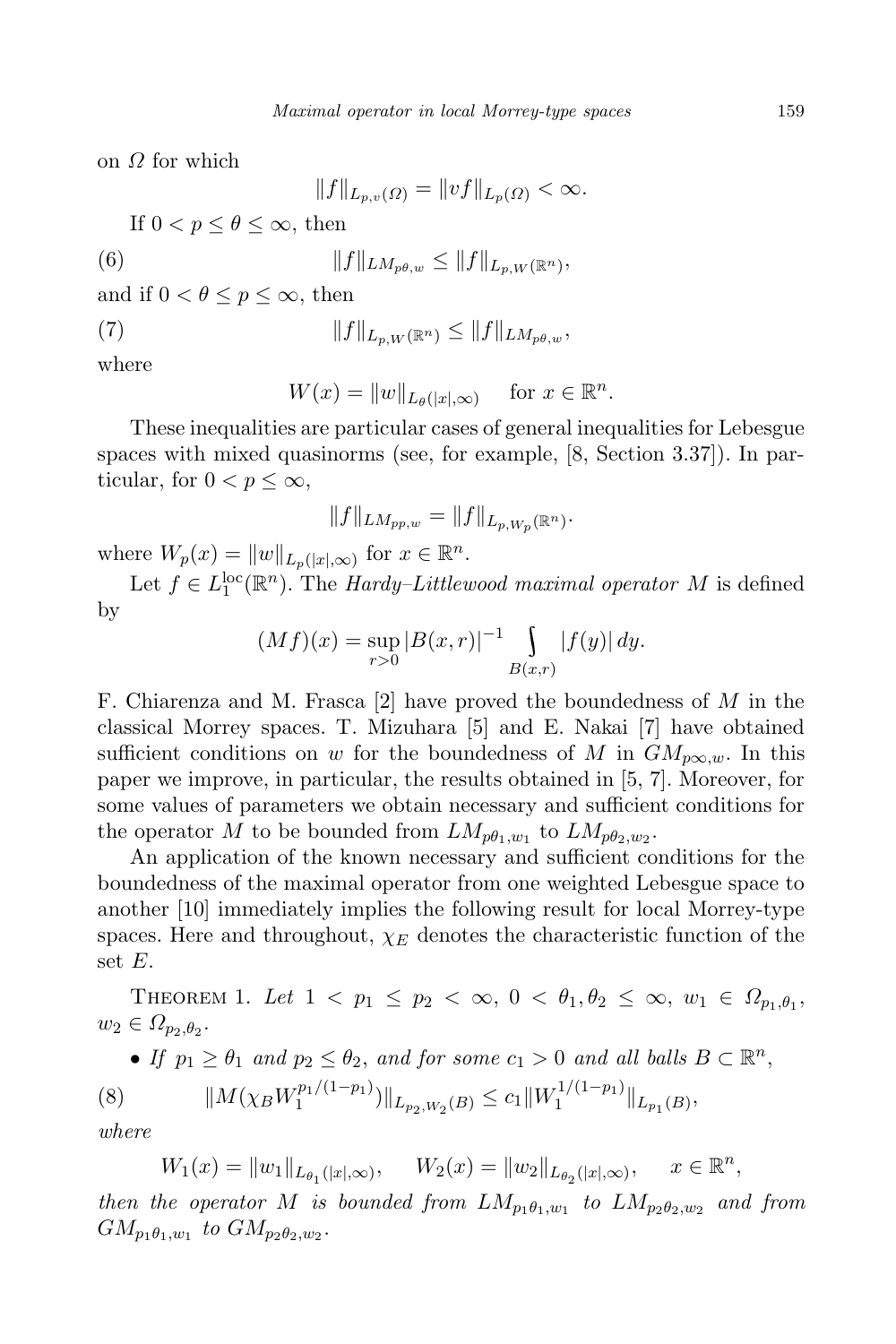• *If*  $p_1 \leq \theta_1$  *and*  $p_2 \geq \theta_2$ *, then condition* (8) *is necessary for the boundedness of M from*  $LM_{p_1\theta_1,w_1}$  *to*  $LM_{p_2\theta_2,w_2}$ *.* 

• *In particular, if*  $\theta_1 = p_1$  *and*  $\theta_2 = p_2$ *, then condition* (8) *is necessary* and sufficient for the boundedness of M from  $LM_{p_1p_1,w_1}$  to  $LM_{p_2p_2,w_2}$ .

*Proof.* Let  $p_1 \geq \theta_1$  and  $p_2 \leq \theta_2$ . By applying (6), the sufficiency of (8) for the boundedness of *M* and (7) we get

(9) 
$$
||Mf||_{LM_{p_2\theta_2,w_2}} \leq ||Mf||_{L_{p_2,W_2}(\mathbb{R}^n)}
$$

$$
\leq c_2 ||f||_{L_{p_1,W_1}(\mathbb{R}^n)} \leq c_2 ||f||_{LM_{p_1\theta_1,w_1}},
$$

where  $c_2 > 0$  is independent of f.

Conversely, if  $p_1 < \theta_1$ ,  $p_2 > \theta_2$ , and

$$
||Mf||_{LM_{p_2\theta_2,w_2}} \leq c_3||f||_{LM_{p_1\theta_1,w_1}},
$$

where  $c_3 > 0$  is independent of f, then by (6),

(10) 
$$
||Mf||_{L_{p_2,W_2}(\mathbb{R}^n)} \leq c_3 ||f||_{L_{p_1,W_1}(\mathbb{R}^n)},
$$

which is known to imply (8).

Also (9) implies that

$$
||Mf||_{GM_{p_2\theta_2,w_2}} \le c_2 ||f||_{GM_{p_1\theta_1,w_1}} \cdot \blacksquare
$$

In order to obtain conditions on  $w_1$  and  $w_2$  ensuring the boundedness of *M* for other values of the parameters and to obtain simpler conditions for  $p = \theta_1 = \theta_2$  we shall reduce the problem of boundedness of M in local Morrey-type spaces to the problem of boundedness of Hardy operator in weighted  $L_p$ -spaces on the cone of non-negative non-increasing functions.

As in [2, 5, 7], we start with the inequality

(11) 
$$
\int_{B(0,r)} (Mf)(x)^p dx \le c_4 \int_{\mathbb{R}^n} |f(x)|^p (M \chi_{B(0,r)})(x) dx,
$$

where  $1 < p < \infty$  and  $c_4 > 0$  is independent of  $f \in L_1^{\text{loc}}(\mathbb{R}^n)$  and *r*. This is a particular case of a more general inequality established by C. L. Fefferman and E. Stein [3]:

$$
\int_{\mathbb{R}^n} (Mf)(x)^p |\varphi(x)| dx \leq c_5 \int_{\mathbb{R}^n} |f(x)|^p (M\varphi)(x) dx,
$$

where  $1 < p < \infty$  and  $c_5 > 0$  is independent of  $f, \varphi \in L_1^{\text{loc}}(\mathbb{R}^n)$ .

LEMMA 2. *For all*  $r > 0$  *and*  $x \in \mathbb{R}^n$ ,

(12) 
$$
\left(\frac{r}{|x|+r}\right)^n \leq (M\chi_{B(0,r)})(x) \leq 4^n \left(\frac{r}{|x|+r}\right)^n.
$$

This statement is known, at least with some constant on the right-hand side. For the sake of completeness we give the proof.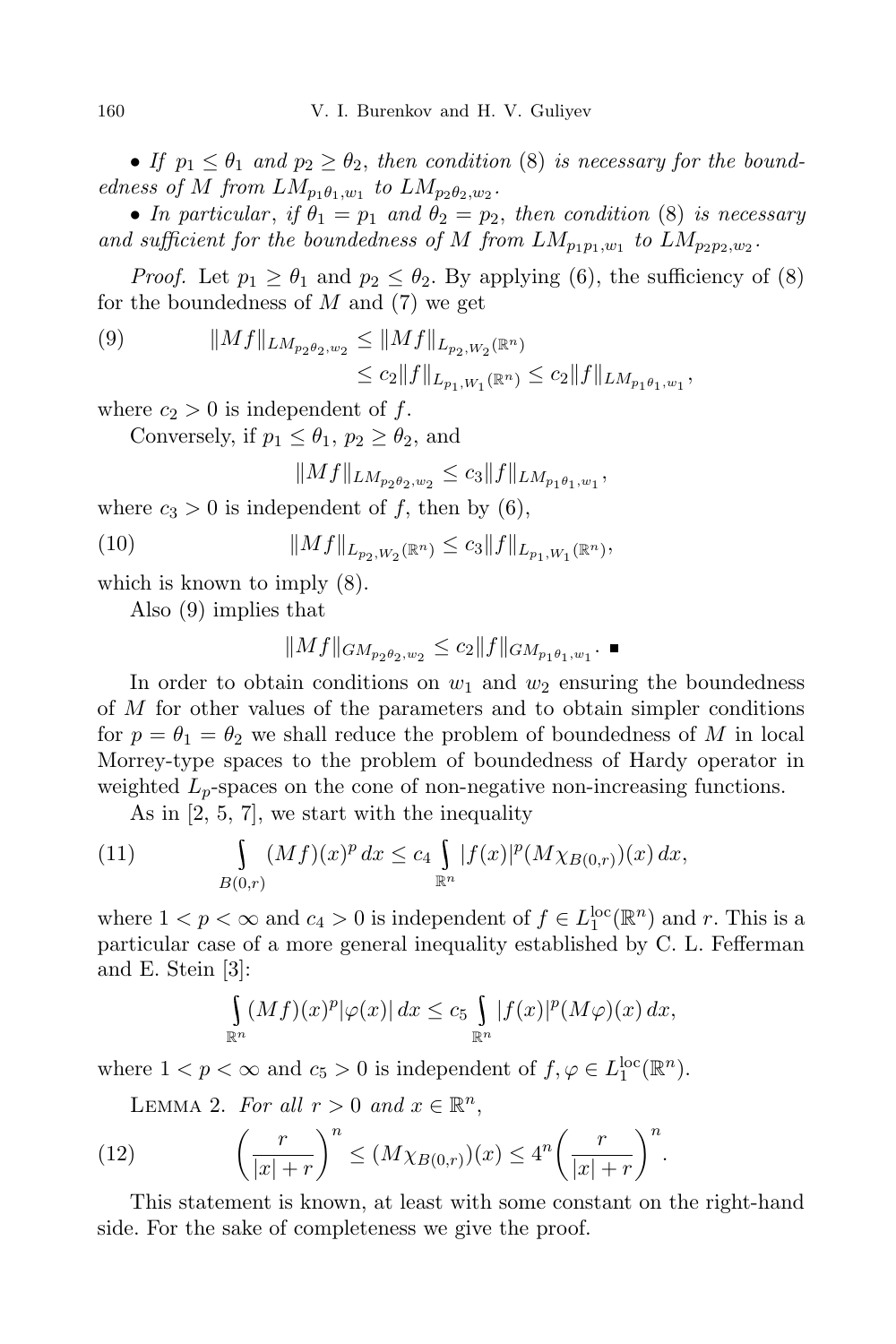*Proof.* If  $n = 1$ , then  $M\chi_{(-r,r)} = 1$  for  $|x| < r$  and  $M\chi_{(-r,r)} = r/(|x| + r)$ if  $|x| \geq r$ , and (12) is trivial.

Assume that  $n \geq 2$ . If  $|x| < r$ , then  $M\chi_{B(0,r)} = 1$  and (12) is trivial again.

Assume that  $|x| \geq r$ . If  $\varrho \geq |x|$ , then

$$
G(x, r, \varrho) = \frac{1}{|B(x, \varrho)|} \int_{B(x, \varrho)} \chi_{B(0, r)}(y) dy = \frac{|B(x, \varrho) \cap B(0, r)|}{|B(x, \varrho)|}
$$
  

$$
\leq \left(\frac{r}{\varrho}\right)^n \leq \left(\frac{r}{|x|}\right)^n.
$$

If  $0 < \rho \leq |x| - r$ , then  $G(x, r, \rho) = 0$ .

Assume that  $|x| - r \leq \varrho \leq |x|$ . In order to estimate  $G(x, r, \varrho)$  from above note that

$$
B(x, \varrho) \cap B(0, r) \subset B_{n-1}(0, h) \times (|x| - \varrho, r),
$$

where  $B_{n-1}(0, h)$  is the ball centered at the origin of radius *h* in  $\mathbb{R}^{n-1}$ , and *h* is the height in the triangle with side lengths  $r, \varrho$  and  $|x|$ , perpendicular to the side of length  $|x|$ . Since

$$
h = \frac{\sqrt{\varrho^2 - (|x| - r)^2} \sqrt{(|x| + r)^2 - \varrho^2}}{2|x|} \le \sqrt{(\varrho^2 - (|x| - r)^2) \frac{r}{|x|}},
$$

it follows that

$$
G(x, r, \rho) \leq \frac{v_{n-1}}{v_n} \frac{((\rho^2 - (|x| - r)^2)r/|x|)^{(n-1)/2}(\rho - (|x| - r))}{\rho^n}
$$
  
=  $\frac{v_{n-1}}{v_n} \left( \left( 1 - \left( \frac{|x| - r}{\rho} \right)^2 \right) \frac{r}{|x|} \right)^{(n-1)/2} \left( 1 - \frac{|x| - r}{\rho} \right)$   
 $\leq \frac{v_{n-1}}{v_n} \left( \left( 1 - \left( \frac{|x| - r}{|x|} \right)^2 \right) \frac{r}{|x|} \right)^{(n-1)/2} \left( 1 - \frac{|x| - r}{|x|} \right)$   
 $\leq \frac{v_{n-1}}{v_n} 2^{(n-1)/2} \left( \frac{r}{|x|} \right)^n.$ 

Since  $v_{n-1}/v_n \le n/2 \le 2^{n/2}$ , for  $|x| \ge r$  and for all  $\varrho \ge |x| - r$  we have  $G(x, r, \varrho) \leq 2^n \left( \frac{r}{|r|} \right)$ *|x| <sup>n</sup>*  $\leq 4^n \left( \frac{r}{|r|} \right)$  $|x| + r$ *<sup>n</sup> .*

Since

$$
M\chi_{B(0,r)}(x) = \sup_{\varrho \ge |x|-r} G(x,r,\varrho),
$$

the upper bound in (12) follows. The lower bound is much simpler:

$$
M\chi_{B(0,r)}(x) \ge G(x,r,|x|+r) = \left(\frac{r}{|x|+r}\right)^n.
$$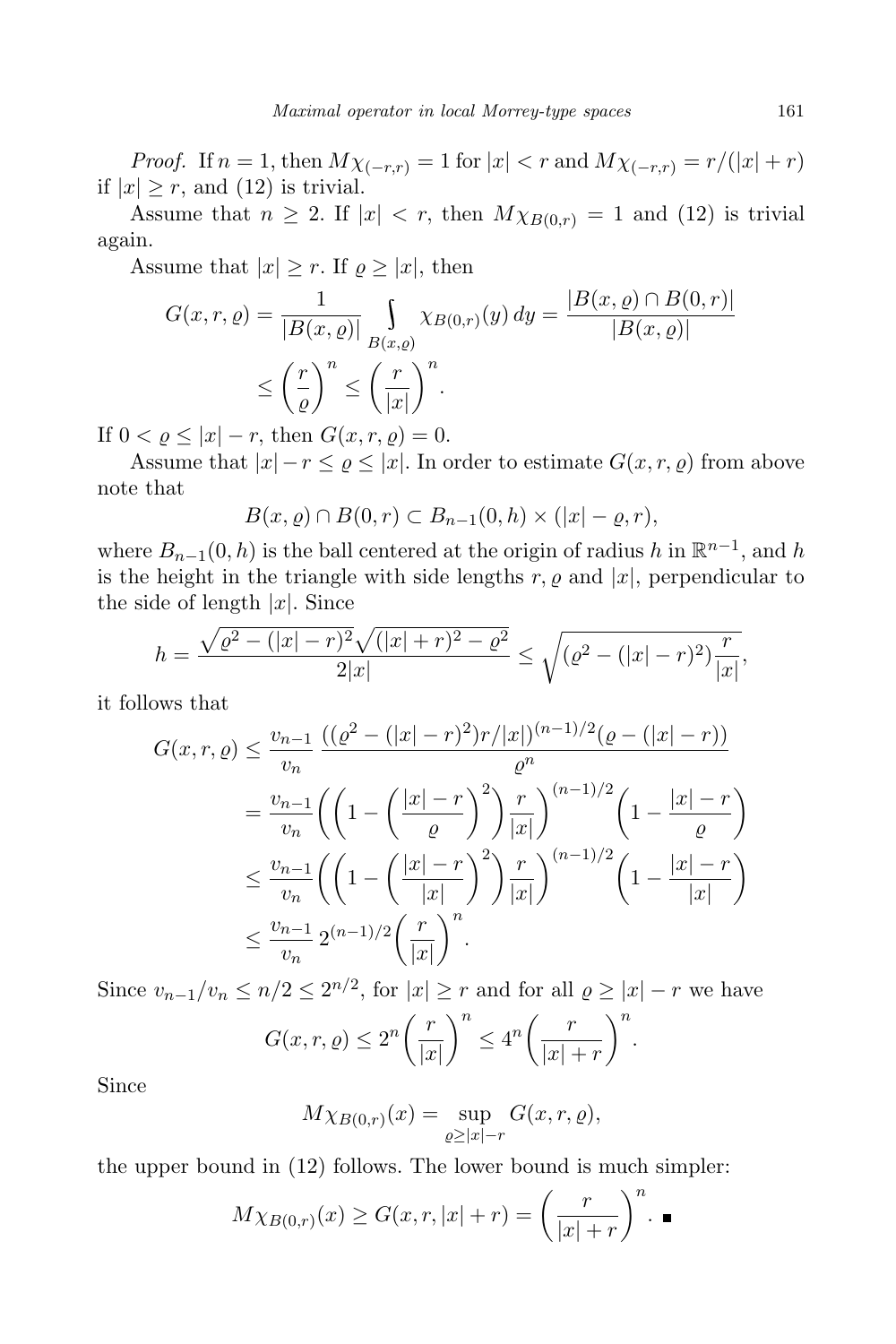COROLLARY 1. Let  $1 < p < \infty$ . Then there exists  $c_6 > 0$  such that

$$
||Mf||_{L_p(B(0,r))} \le c_6 \left( r^n \int_{\mathbb{R}^n} \frac{|f(x)|^p}{(|x|+r)^n} dx \right)^{1/p},
$$

*for all*  $r > 0$  *and all*  $f \in L_1^{\text{loc}}(\mathbb{R}^n)$ *.* 

In order to estimate the right-hand side integral we first prove the following equality.

LEMMA 3. Let  $\phi$  be a non-negative measurable function on  $\mathbb{R}^n$ . Then for *all*  $r \geq 0$ ,

$$
\int_{|x|\geq r} \frac{\phi(x) dx}{|x|^n} = n \int_{r}^{\infty} \Big(\int_{r \leq |x| \leq t} \phi(x) dx\Big) \frac{dt}{t^{n+1}}.
$$

*Proof.* By applying spherical coordinates we get

$$
\int_{r}^{\infty} \left( \int_{r \leq |x| \leq t} \phi(x) dx \right) \frac{dt}{t^{n+1}} = \int_{r}^{\infty} \left( \int_{S^{n-1}} \left( \int_{r}^{t} \phi(\varrho \sigma) \varrho^{n-1} d\varrho \right) d\sigma \right) \frac{dt}{t^{n+1}}
$$
\n
$$
= \int_{S^{n-1}} \left( \int_{r}^{\infty} \left( \int_{\max\{\varrho,r\}} \frac{dt}{t^{n+1}} \right) \phi(\varrho \sigma) \varrho^{n-1} d\varrho \right) d\sigma
$$
\n
$$
= \frac{1}{n} \int_{S^{n-1}}^{\infty} \int_{r}^{\infty} \frac{\phi(\varrho \sigma) \varrho^{n-1}}{\varrho^{n}} d\varrho d\sigma = \frac{1}{n} \int_{|x| \geq r} \frac{\phi(x) dx}{|x|^{n}}.
$$

LEMMA 4. Let  $\varphi$  be a non-negative measurable function on  $\mathbb{R}^n$ . Then for *all*  $r \geq 0$ ,

$$
n 2^{-n} \int\limits_r^{\infty} \Big( \int\limits_{B(0,t)} \varphi(x) \, dx \Big) \frac{dt}{t^{n+1}} \leq \int\limits_{\mathbb{R}^n} \frac{\varphi(x) \, dx}{(|x|+r)^n} \leq n \int\limits_r^{\infty} \Big( \int\limits_{B(0,t)} \varphi(x) \, dx \Big) \frac{dt}{t^{n+1}}.
$$

*Proof.* Since

$$
\int_{\mathbb{R}^n} \frac{\varphi(x) dx}{(|x|+r)^n} \le r^{-n} \int_{|x| \le r} \varphi(x) dx + \int_{|x|>r} \frac{\varphi(x)}{|x|^n} dx
$$

and

$$
\int_{\mathbb{R}^n} \frac{\varphi(x)dx}{(|x|+r)^n} \ge 2^{-n} \bigg( r^{-n} \int_{|x| \le r} \varphi(x) dx + \int_{|x|>r} \frac{\varphi(x)}{|x|^n} dx \bigg),
$$

the statement follows by Lemma 3 because

$$
(13) \qquad \int_{|x| \ge r} \frac{\varphi(x)}{|x|^n} dx = n \int_{r}^{\infty} \Big( \int_{|x| \le t} \varphi(x) dx - \int_{|x| \le r} \varphi(x) dx \Big) \frac{dt}{t^{n+1}}
$$

$$
= n \int_{r}^{\infty} \Big( \int_{|x| \le t} \varphi(x) dx \Big) \frac{dt}{t^{n+1}} - r^{-n} \int_{|x| \le r} \varphi(x) dx. \blacksquare
$$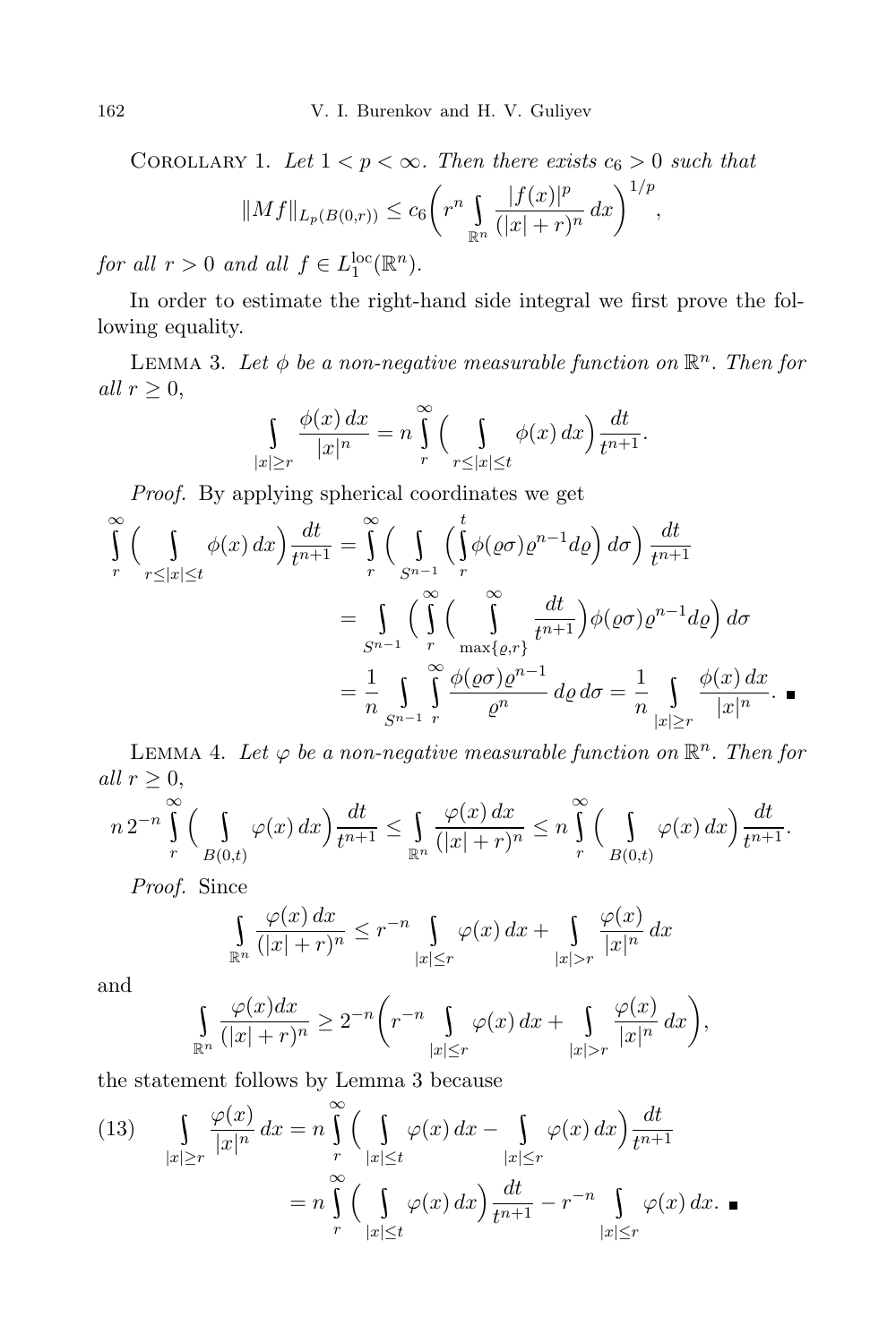COROLLARY 2. Let  $1 < p < \infty$ . Then there exists  $c_7 > 0$  such that

(14) 
$$
||Mf||_{L_p(B(0,r))} \le c_7 \left( r^n \int\limits_r^{\infty} \left( \int\limits_{B(0,t)} |f(x)|^p dx \right) \frac{dt}{t^{n+1}} \right)^{1/p}
$$

*for all*  $r > 0$  *and all*  $f \in L_1^{\text{loc}}(\mathbb{R}^n)$ *.* 

Let *H* be the *Hardy operator* :

$$
(Hg)(r) = \int_{0}^{r} g(t) dt, \quad 0 < r < \infty.
$$

LEMMA 5. Let  $1 < p < \infty$ ,  $0 < \theta \leq \infty$ ,  $w \in \Omega_{p,\theta}$ . Then there exists *c*<sup>8</sup> *>* 0 *such that*

$$
||Mf||_{LM_{p\theta,w}} \leq c_8||Hg||_{L_{\theta/p,v}(0,\infty)}^{1/p}
$$

*for all*  $f \in L_p^{\text{loc}}(\mathbb{R}^n)$ *, where* 

(15) 
$$
g(t) = \int_{B(0,t^{-1/n})} |f(y)|^p dy,
$$

(16) 
$$
v(r) = w(r^{-1/n})^p r^{-1-(1+1/n)p/\theta}.
$$

*Proof.* By Corollary 2, for  $\theta < \infty$  we have

$$
(17) \quad ||Mf||_{LM_{p\theta,w}} = ||w(r)||Mf||_{L_p(B(0,r))}||_{L_{\theta}(0,\infty)}
$$
\n
$$
\leq c_7^{1/p} ||w(r)r^{n/p} \bigg( \int_{r}^{\infty} \bigg( \int_{B(0,t)} |f(x)|^p dx \bigg) \frac{dt}{t^{n+1}} \bigg)^{1/p} ||_{L_{\theta}(0,\infty)}
$$
\n
$$
= c_7^{1/p} n^{-1/p} ||w(r)r^{n/p} \bigg( \int_{B(0,\tau^{-1/n})}^{\tau^{-n}} |f(x)|^p dx \bigg) d\tau \bigg)^{1/p} ||_{L_{\theta}(0,\infty)}
$$
\n
$$
= c_7^{1/p} n^{-1/p} \bigg( \int_{0}^{\infty} (w(r)r^{n/p})^{\theta} \bigg( \int_{0}^{\tau^{-n}} g(\tau) d\tau \bigg)^{\theta/p} dr \bigg)^{1/\theta}
$$
\n
$$
= c_7^{1/p} n^{-1/p-1/\theta} \bigg( \int_{0}^{\infty} (w(\varrho^{-1/n})\varrho^{-1/p})^{\theta} \varrho^{-1/n-1} \bigg( \int_{0}^{\varrho} g(\tau) d\tau \bigg)^{\theta/p} d\varrho \bigg)^{1/\theta}
$$
\n
$$
= c_8 ||Hg||_{L_{\theta/p,v}(0,\infty)}^{1/p}.
$$

If  $\theta = \infty$ , then by a similar argument

$$
||Mf||_{LM_{p\infty,w}} = \operatorname*{ess\,sup}_{0 < r < \infty} w(r)||Mf||_{L_p(B(0,r))}
$$
\n
$$
\leq c'_8 \operatorname*{ess\,sup}_{0 < \varrho < \infty} w(\varrho^{-1/n})\varrho^{-1/p} H g^{1/p}(\varrho), \quad c'_8 = c_7^{-1/p} n^{-1/p}. \blacksquare
$$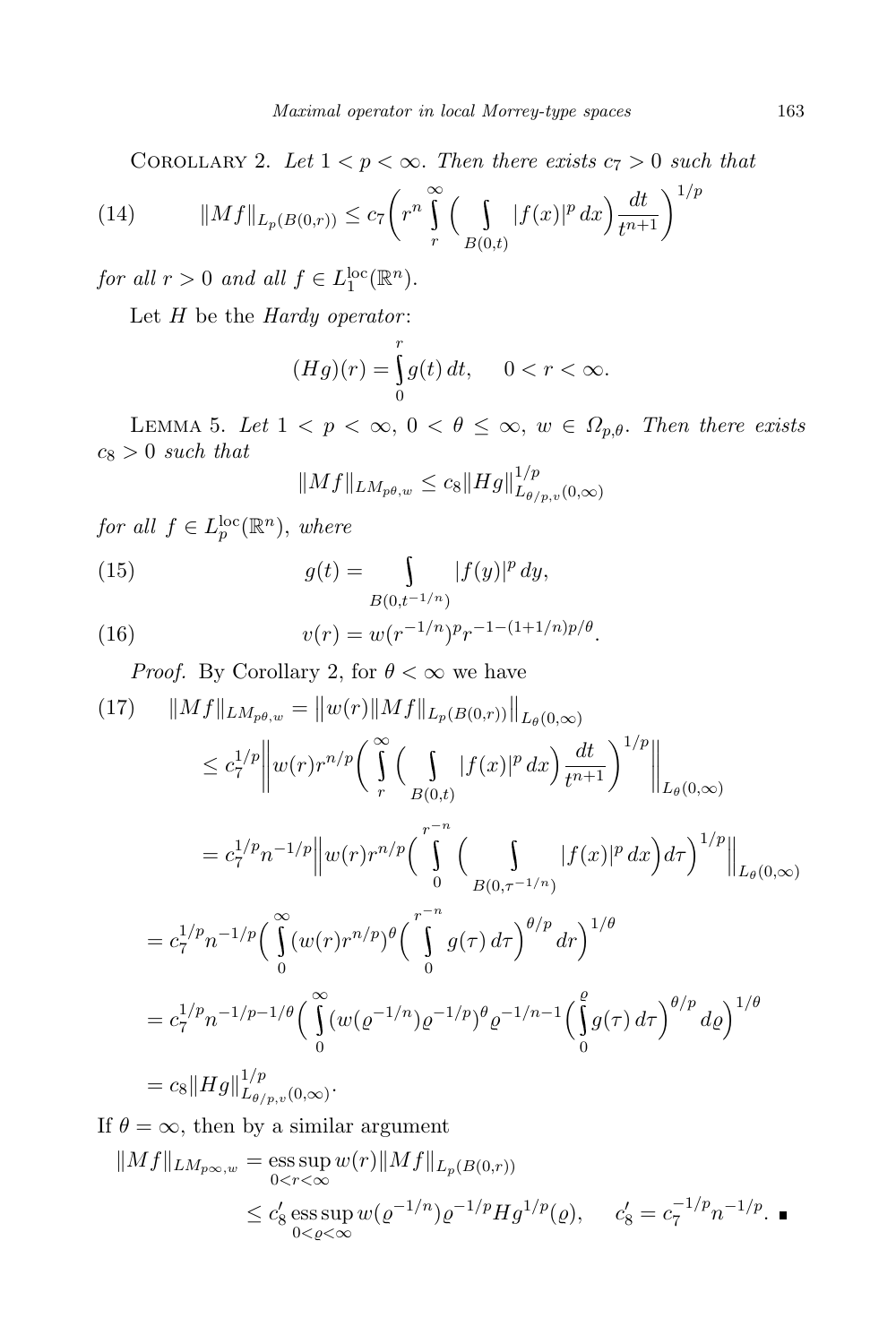COROLLARY 3. Let  $1 < p < \infty$ ,  $0 < \theta \leq \infty$ ,  $w \in \Omega_{p,\theta}$ . Then

$$
||Mf||_{GM_{p\theta,w}} \leq c_8 \sup_{x \in \mathbb{R}^n} ||H(g(x,\cdot))||_{L_{\theta/p,v}(0,\infty)}^{1/p}
$$

 $for \ all \ f \in L_p^{\text{loc}}(\mathbb{R}^n)$ *, where v is given by* (16) *and* 

(18) 
$$
g(x,t) = \int_{B(x,t^{-1/n})} |f(y)|^p dy = \int_{B(0,t^{-1/n})} |f(x+y)|^p dy.
$$

*Proof.* Since for all  $x \in \mathbb{R}^n$ ,

(19) 
$$
\| (Mf)(x + \cdot) \|_{L_p(B(0,r))}
$$
  
\n
$$
= \left( \int_{B(0,r)} \left( \sup_{r>0} \frac{1}{|B(x+z,r)|} \int_{B(x+z,r)} |f(y)| dy \right)^p dz \right)^{1/p}
$$
  
\n
$$
= \left( \int_{B(0,r)} \left( \sup_{r>0} \frac{1}{|B(z,r)|} \int_{B(z,r)} |f(x+u)| du \right)^p dz \right)^{1/p}
$$
  
\n
$$
= \| M(f(x + \cdot)) \|_{L_p(B(0,r))},
$$

we have

$$
(20) \quad ||Mf||_{GM_{p\theta,w}} = \sup_{x \in \mathbb{R}^n} ||w(r)||(Mf)(x + \cdot)||_{L_p(B(0,r))}||_{L_\theta(0,\infty)}
$$
  
\n
$$
= \sup_{x \in \mathbb{R}^n} ||w(r)||M(f(x + \cdot))||_{L_p(B(0,r))}||_{L_\theta(0,\infty)}
$$
  
\n
$$
= \sup_{x \in \mathbb{R}^n} ||M(f(x + \cdot))||_{LM_{p\theta,w}}
$$
  
\n
$$
\leq c_8 \sup_{x \in \mathbb{R}^n} ||H\left(\int_{B(0,t^{-1/n})} f(x + y)|^p dy\right)||_{L_{\theta/p,v}(0,\infty)}^{1/p}
$$
  
\n
$$
= c_8 \sup_{x \in \mathbb{R}^n} ||H(g(x, \cdot))||_{L_{\theta/p,v}(0,\infty)}^{1/p}.
$$

THEOREM 2. Let  $0 < p_2 \le p_1 < \infty$ ,  $p_1 > 1$ ,  $0 < \theta_1$ ,  $\theta_2 \le \infty$ ,  $w_1 \in \Omega_{p_1, \theta_1}$ ,  $w_2 \in \Omega_{p_2,\theta_2}$ . Assume that, for some  $q > 1$  satisfying  $p_2 \leq q \leq p_1$ , the operator H is bounded from  $L_{\theta_1/q, v_1}(0, \infty)$  to  $L_{\theta_2/q, v_2}(0, \infty)$  on the cone of all non*negative functions*  $\varphi$  *non-increasing on*  $(0, \infty)$  *and satisfying*  $\lim_{t\to\infty} \varphi(t)$  $= 0$ , *where* 

(21) 
$$
v_1(r) = (w_1(r^{-1/n})r^{1/q-1/p_1-(1+1/n)/\theta_1})^q,
$$

(22) 
$$
v_2(r) = (w_2(r^{-1/n})r^{-1/p_2-(1+1/n)/\theta_2})^q.
$$

*Then the operator M is bounded from*  $LM_{p_1\theta_1,w_1}$  *to*  $LM_{p_2\theta_2,w_2}$  *and from*  $GM_{p_1\theta_1,w_1}$  *to*  $GM_{p_2\theta_2,w_2}$ .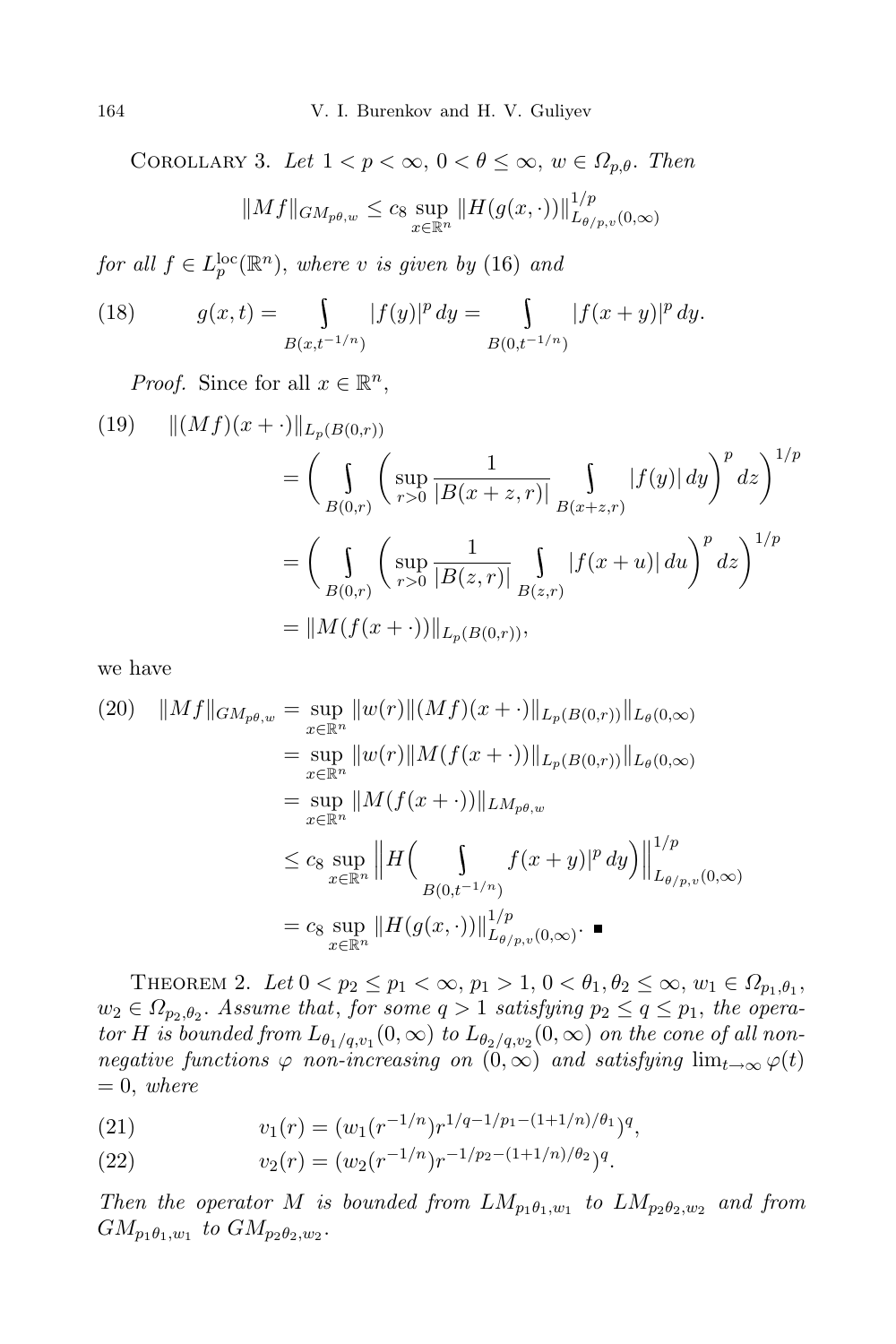*Proof.* 1. By Hölder's inequality with exponent  $q/p_2 \geq 1$ ,

(23) 
$$
||Mf||_{LM_{p_2\theta_2,w_2}} = ||w_2(r)||Mf||_{L_{p_2}(B(0,r))}||_{L_{\theta_2}(0,\infty)}
$$
  
\n
$$
\leq ||w_2(r)|B(0,r)|^{1/p_2-1/q}||Mf||_{L_q(B(0,r))}||_{L_{\theta_2}(0,\infty)}
$$
  
\n
$$
= v_n^{1/p_2-1/q}||u_2(r)||Mf||_{L_q(B(0,r))}||_{L_{\theta_2}(0,\infty)}
$$
  
\n
$$
= v_n^{1/p_2-1/q}||Mf||_{LM_{q\theta_2,u_2}},
$$

where

$$
u_2(r) = w_2(r)r^{n(1/p_2 - 1/q)}.
$$

Since  $q > 1$ , by Lemma 5 applied to  $LM_{q\theta_2,u_2}$  we have

$$
||Mf||_{LM_{q\theta_2,u_2}} \leq c_9||Hg||_{L_{\theta_2/q,v_2}(0,\infty)}^{1/q},
$$

where

(24) 
$$
g(t) = \int_{B(0,t^{-1/n})} |f(y)|^q dy,
$$

and  $c_9 > 0$  is independent of *f*, because  $u_2(r^{-1/n})^q r^{-1-(1+1/n)q/\theta_2} = v_2(r)$ .

Since *g* is non-negative, non-increasing on  $(0, \infty)$  and  $\lim_{t \to +\infty} g(t) = 0$ , and *H* is bounded from  $L_{\theta_1/q, v_1}(0, \infty)$  to  $L_{\theta_2/q, v_2}(0, \infty)$  on the cone of functions containing *g,* we have

$$
||Mf||_{LM_{p\theta_2,w_2}} \leq c_{10}||g||_{L_{\theta_1/q,v_1}(0,\infty)}^{1/q},
$$

where  $c_{10} > 0$  is independent of f.

Finally, by Hölder's inequality with exponent  $p_1/q \geq 1$ ,

$$
g(t) \le |B(0, t^{-1/n})|^{1-q/p_1} ||f||_{L_{p_1}(B(0, t^{-1/n}))}^q.
$$

Hence

$$
(25) \quad ||Mf||_{LM_{p_{2}\theta_{2},w_{2}}} \leq c_{11} \Big( \int_{0}^{\infty} v_{1}(t)^{\theta_{1}/q} t^{-(1-q/p_{1})\theta_{1}/q} ||f||_{L_{p_{1}}(B(0,t^{-1/n}))}^{\theta_{1}} dt \Big)^{1/\theta_{1}}
$$
  

$$
= c_{11} n^{1/\theta_{1}} \Big( \int_{0}^{\infty} v_{1}(r^{-n})^{\theta_{1}/q} r^{n(\theta_{1}/q-\theta_{1}/p_{1})-n-1} ||f||_{L_{p_{1}}(B(0,r))}^{\theta_{1}} dr \Big)^{1/\theta_{1}}
$$
  

$$
= c_{11} n^{1/\theta_{1}} \Big( \int_{0}^{\infty} (w_{1}(r)||f||_{L_{p_{1}}(B(0,r))})^{\theta_{1}} dr \Big)^{1/\theta_{1}} = c_{11} n^{1/\theta_{1}} ||f||_{LM_{p_{1}\theta_{1},w_{1}}},
$$

where  $c_{11} > 0$  is independent of f.

2. To prove the boundedness of *M* from  $GM_{p_1\theta_1,w_1}$  to  $GM_{p_2\theta_2,w_2}$  we apply Corollary 3. Since for all  $x \in \mathbb{R}^n$  the function  $g(x, t)$  defined by (18) is non-negative and non-increasing on  $(0, \infty)$  and  $\lim_{t\to\infty} g(x,t) = 0$ , as in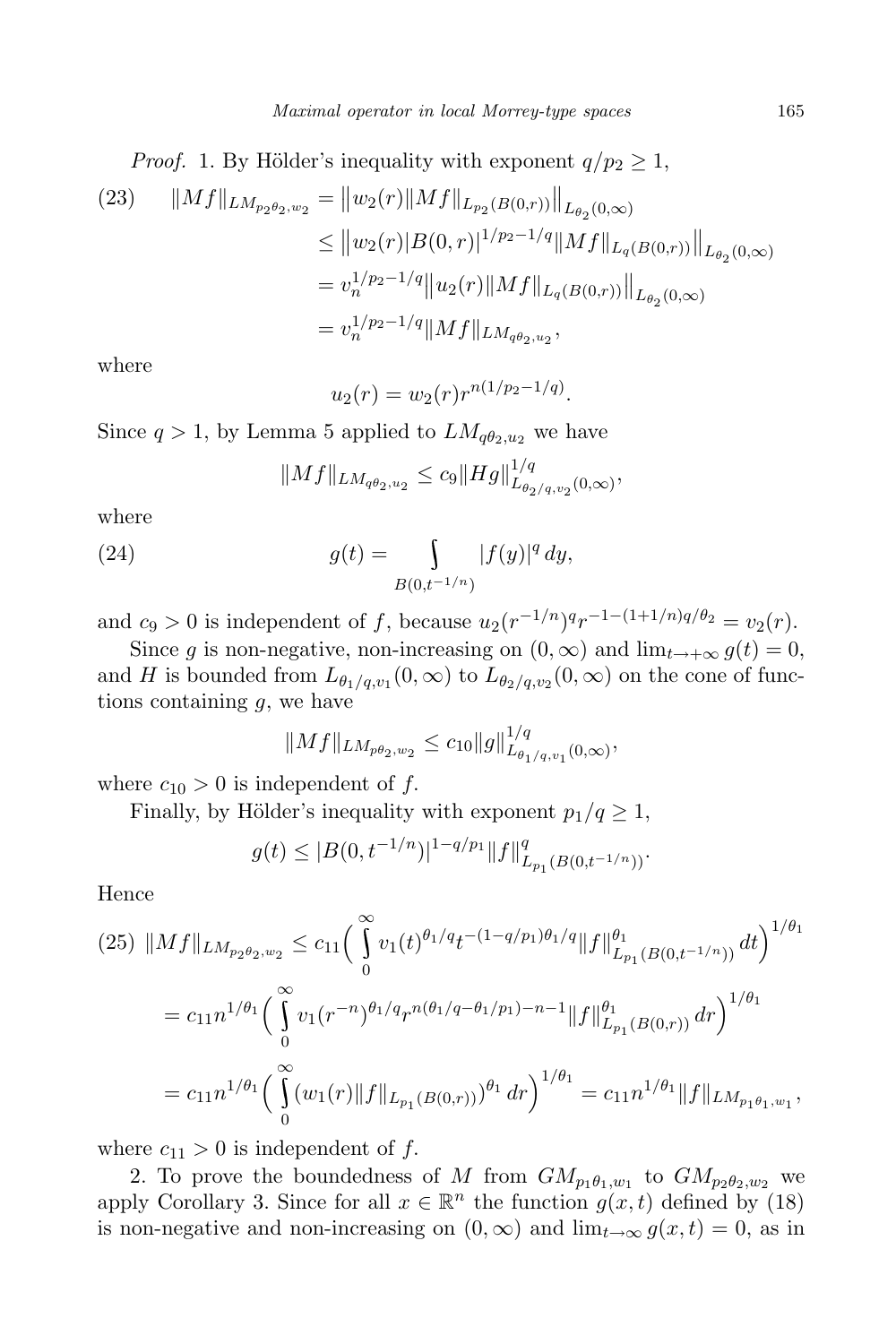Step 1 it follows that

$$
||Mf||_{GM_{p_2\theta_2,w_2}} \leq c_{10} \sup_{x \in \mathbb{R}^n} ||g(x, \cdot)||_{L_{\theta_1/q,v_1}(0,\infty)}^{1/q}.
$$

Since by Hölder's inequality

$$
g(x,t) \le |B(0,t^{-1/n})|^{1-q/p_1} \|f(x+\cdot)\|_{L_{p_1}(B(0,t^{-1/n}))}^q,
$$

as in the second part of Step 1 we obtain

$$
||Mf||_{GM_{p_2\theta_2,w_2}} \leq c_{11}n^{1/\theta_1} \sup_{x \in \mathbb{R}^n} \left( \int_0^\infty w_1(r) ||f(x+\cdot)||_{L_{p_1}(B(0,r))}^{\theta_1} dr \right)^{1/\theta_1}
$$
  
=  $c_{11}n^{1/\theta_1} \sup_{x \in \mathbb{R}^n} ||f(x+\cdot)||_{LM_{p_1\theta_1,w_1}}$   
=  $c_{11}n^{1/\theta_1} ||f||_{GM_{p_1\theta_1,w_1}} \cdot \blacksquare$ 

In order to obtain explicit sufficient conditions on the weight functions ensuring the boundedness of *M*, we first apply the following simple statement.

LEMMA 6. Let  $0 < \theta \leq \infty$ , and let w and v be positive measurable *functions on*  $(0, \infty)$ *. Then the inequality* 

(26) 
$$
||Hg||_{L_{\theta,w}(0,\infty)} \leq c_{12}||g||_{L_{\infty,v}(0,\infty)}
$$

*is satisfied for all non-negative functions g with*  $c_{12} > 0$  *independent of g if* , *and only if* ,

(27) 
$$
B \equiv \left\| w(r) \int_0^r \frac{dt}{v(t)} \right\|_{L_\theta(0,\infty)} < \infty.
$$

*Moreover* , *the minimal value of c*<sup>12</sup> *is equal to B.*

*Proof. Necessity.* Taking  $q = 1/v$  in (26) we obtain (27). *Sufficiency.* It suffices to note that

*r*

(28) 
$$
||Hg||_{L_{\theta,w}(0,\infty)} = ||w(r)\int_{0}^{r} g(t) dt||_{L_{\theta}(0,\infty)}
$$
  

$$
= ||w(r)\int_{0}^{r} \frac{g(t)}{v(t)} v(t) dt||_{L_{\theta}(0,\infty)} \leq B||g||_{L_{\infty,v}(0,\infty)}.
$$

Applying Lemma 6 to Theorem 2 we obtain the following sufficient condition for the boundedness of the maximal operator in local and global Morrey-type spaces.

THEOREM 3. Let  $1 < p < \infty$ ,  $0 < \theta_2 \leq \infty$ ,  $w_1 \in \Omega_{p,\infty}$ ,  $w_2 \in \Omega_{p,\theta_2}$  and *suppose that*

(29) 
$$
\left\|w_{2}^{p}(r)r^{n+(n+1)p/\theta_{2}}\int\limits_{r}^{\infty}\frac{1}{w_{1}^{p}(t)t^{n+1}}dt\right\|_{L_{\theta_{2}/p}(0,\infty)}<\infty.
$$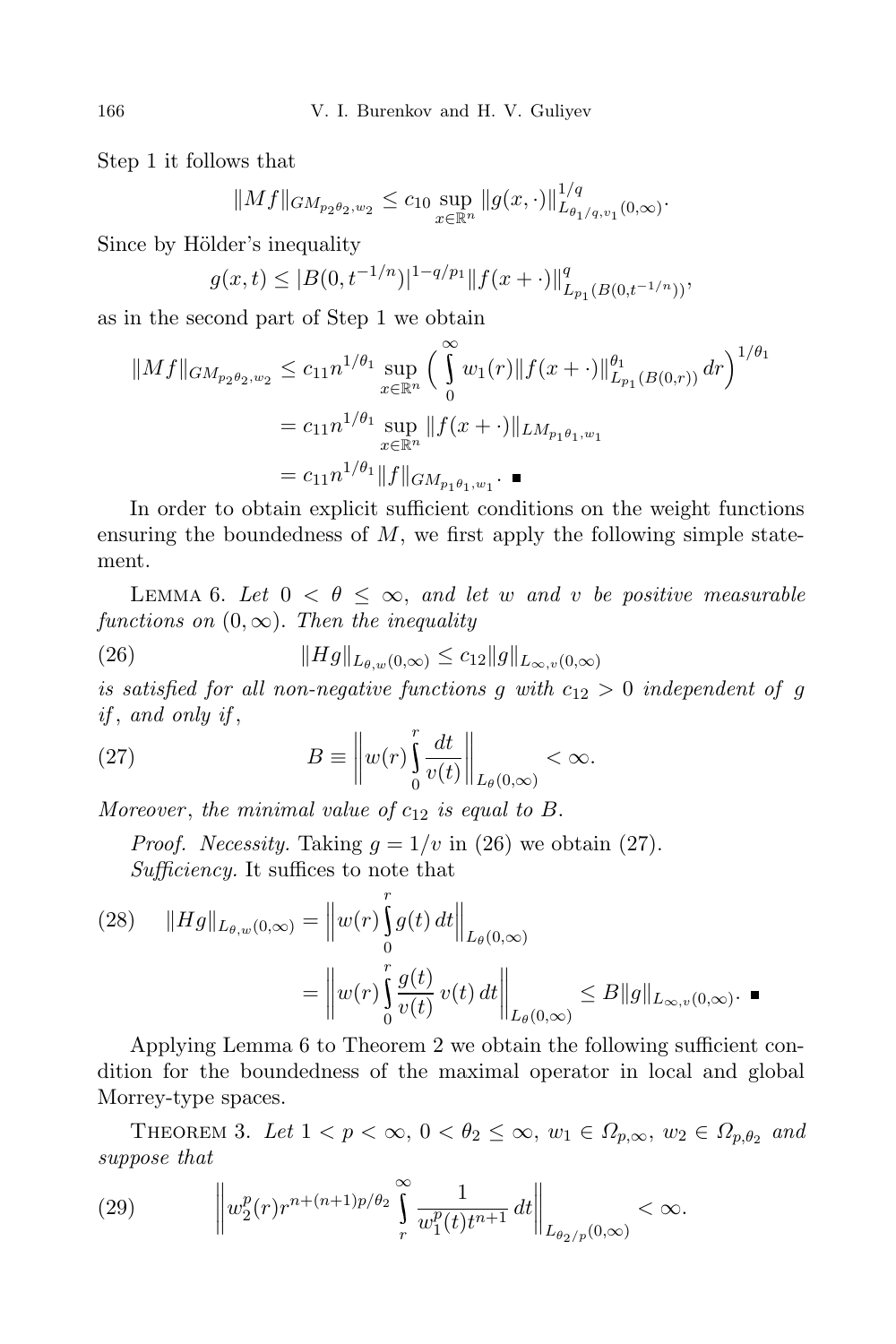*Then the operator M is bounded from*  $LM_{p\infty,w_1}$  *to*  $LM_{p\theta_2,w_2}$  *and from*  $GM_{p\infty,w_1}$  *to*  $GM_{p\theta_2,w_2}$ .

A similar result was obtained by E. Nakai [7] for  $w_1 = w_2 = w^{-1/p}(r)$ and  $\theta_2 = \infty$  with an extra condition: there exists  $c_{13} > 0$  such that  $r \le t \le$  $2r \Rightarrow 1/c_{13} \leq w(t)/w(r) \leq c_{13}.$ 

Necessary and sufficient conditions for the validity of

(30) 
$$
||H\varphi||_{L_{\theta_2/q,v_2}(0,\infty)} \leq c_{14} ||\varphi||_{L_{\theta_1/q,v_1}(0,\infty)},
$$

where  $c_{14} > 0$  is independent of  $\varphi$ , for all non-negative non-increasing functions  $\varphi$  are known for most of the cases. For detailed information see [12], [13]. Application of any of those conditions gives sufficient conditions for the boundedness of the maximal operator from  $LM_{p_1\theta_1,w_1}$  to  $LM_{p_2\theta_2,w_2}$  and from  $GM_{p_1\theta_1,w_1}$  to  $GM_{p_2\theta_2,w_2}$ . However, since the reverse of inequality (11) does not hold (take  $f \equiv 1$ ), there is no guarantee that an application of necessary and sufficient conditions on  $v_1$  and  $v_2$  ensuring the validity of  $(30)$ will imply necessary and sufficient conditions for the boundedness of *M* from  $LM_{p_1\theta_1,w_1}$  to  $LM_{p_2\theta_2,w_2}$ .

Fortunately for certain values of the parameters this is indeed the case, namely for  $1 < p < \infty$ ,  $0 < \theta_1 \leq \theta_2 < \infty$ ,  $\theta_1 \leq p$ .

Note that in this case necessary conditions (which are also sufficient) for the validity of (30) for non-negative non-increasing functions are obtained by taking  $\varphi = \chi_{(0,t)}$  with an arbitrary  $t > 0$ .

Since in the proof of Theorem 2 inequality (30) is applied to the function  $\varphi = g$ , where *g* is given by (24), it is natural to choose, as test functions, functions  $f_t$ ,  $t > 0$ , for which  $\int_{B(0, u^{-1/n})} |f_t(y)|^q dy$  is equal or close to  $A(t)\chi_{(0,t)}(u), u > 0$ , where  $A(t)$  is independent of *u*. The simplest choice is

(31) 
$$
f_t(y) = \chi_{B(0,2t) \setminus B(0,t)}(y), \quad y \in \mathbb{R}^n, t > 0.
$$

LEMMA 7. Let  $r, t > 0$ , and  $0 < p \leq \infty$ . Then

 $||f_t||_{L_p(B(0,r))} = 0, \quad 0 < r \le t, \quad ||f_t||_{L_p(B(0,r))} \le c_{15}t^{n/p}, \quad t < r < \infty,$ *where*  $c_{15} > 0$  *depends only on n and p.* 

*Proof.* The statement follows since for measurable  $G, \Omega \subset \mathbb{R}^n$ ,

$$
\|\chi_G\|_{L_p(\Omega)} = |G \cap \Omega|^{1/p}.
$$

Hence  $||f_t||_{L_p(B(0,r))} = |(B(0, 2t) \setminus B(0,t)) \cap B(0,r)|^{1/p}$ .

LEMMA 8. For all  $t > 0$  and  $x \in \mathbb{R}^n$ ,

(32) 
$$
\frac{1}{2} \left( \frac{t}{|x|+t} \right)^n \le (Mf_t)(x) \le 8^n \left( \frac{t}{|x|+t} \right)^n.
$$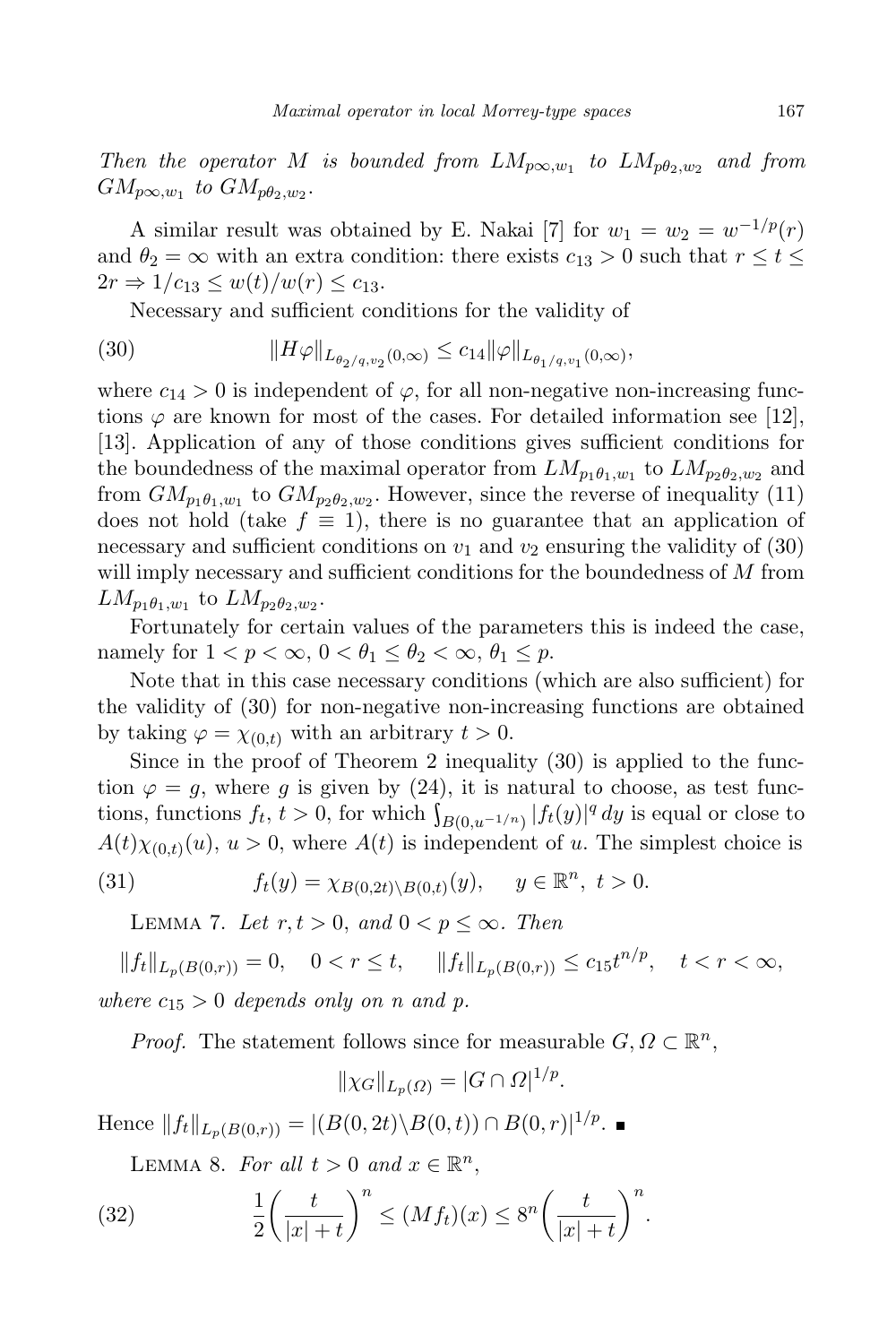*Proof.* By setting  $r = |x| + 2t$  and noting  $B(x, |x| + 2t) \supset B(0, 2t) \setminus B(0, t)$ we get

$$
(Mf_t)(x) = \sup_{r>0} \frac{1}{|B(x,r)|} \int_{B(x,r)} \chi_{B(0,2t)\backslash B(0,t)}(z) dz
$$
  
\n
$$
\geq \frac{1}{B(x,|x|+2t)} \int_{B(x,|x|+2t)} \chi_{B(0,2t)\backslash B(0,t)} dz
$$
  
\n
$$
= \frac{1}{v_n} \frac{1}{(|x|+2t)^n} \int_{t<|z|<2t} dz
$$
  
\n
$$
= (2^n - 1) \frac{t^n}{(|x|+2t)^n} \geq (1 - 2^{-n}) \frac{t^n}{(|x|+t)^n} \geq \frac{1}{2} \frac{t^n}{(|x|+t)^n}.
$$

Since  $|f_t| \leq \chi_{B(0,2t)}$ , by Lemma 2 we obtain

$$
(Mf_t)(x) \le (M\chi_{B(0,2t)})(x) \le 4^n \left(\frac{2t}{|x|+2t}\right)^n \le 8^n \left(\frac{t}{|x|+t}\right)^n.
$$

For functions *F*, *G* defined on  $(0, \infty) \times (0, \infty)$  we shall write  $F \times G$  if there exist  $c, c' > 0$  such that  $cF(r, t) \le G \le c'F(r, t)$  for all  $r, t \in (0, \infty)$ .

LEMMA 9. For all  $r, t > 0$  and  $0 < p \leq \infty$ ,

(33) 
$$
||Mf_t||_{L_p(B(0,r))} \asymp r^{n/p} \begin{cases} \min\{1, (t/r)^n\}, & 0 < p < 1, \\ \min\{1, (t/r)^n \ln(e + r/t)\}, & p = 1, \\ \min\{1, (t/r)^{n/p}\}, & 1 < p \le \infty. \end{cases}
$$

*Proof.* By Lemma 8 we get

$$
\left(\frac{1}{2}\right)^p t^{np} \int_{B(0,r)} \frac{1}{(|y|+t)^{np}} dy
$$
  
 
$$
\leq \int_{B(0,r)} (Mf_t)^p(y) dy \leq 8^{np} t^{np} \int_{B(0,r)} \frac{1}{(|y|+t)^{np}} dy.
$$

Furthermore

$$
\int_{B(0,r)} \frac{1}{(|y|+t)^{np}} \, dy = n v_n \int_0^r \frac{\tau^{n-1}}{(\tau+t)^{np}} \, d\tau.
$$

If  $0 < r \leq t$ , then

(34) 
$$
\frac{(2t)^{-np}r^n}{n} = (2t)^{-np} \int_0^r \tau^{n-1} d\tau < \int_0^r \frac{\tau^{n-1}}{(\tau+t)^{np}} d\tau \leq t^{-np} \int_0^r \tau^{n-1} d\tau = \frac{t^{-np}r^n}{n}.
$$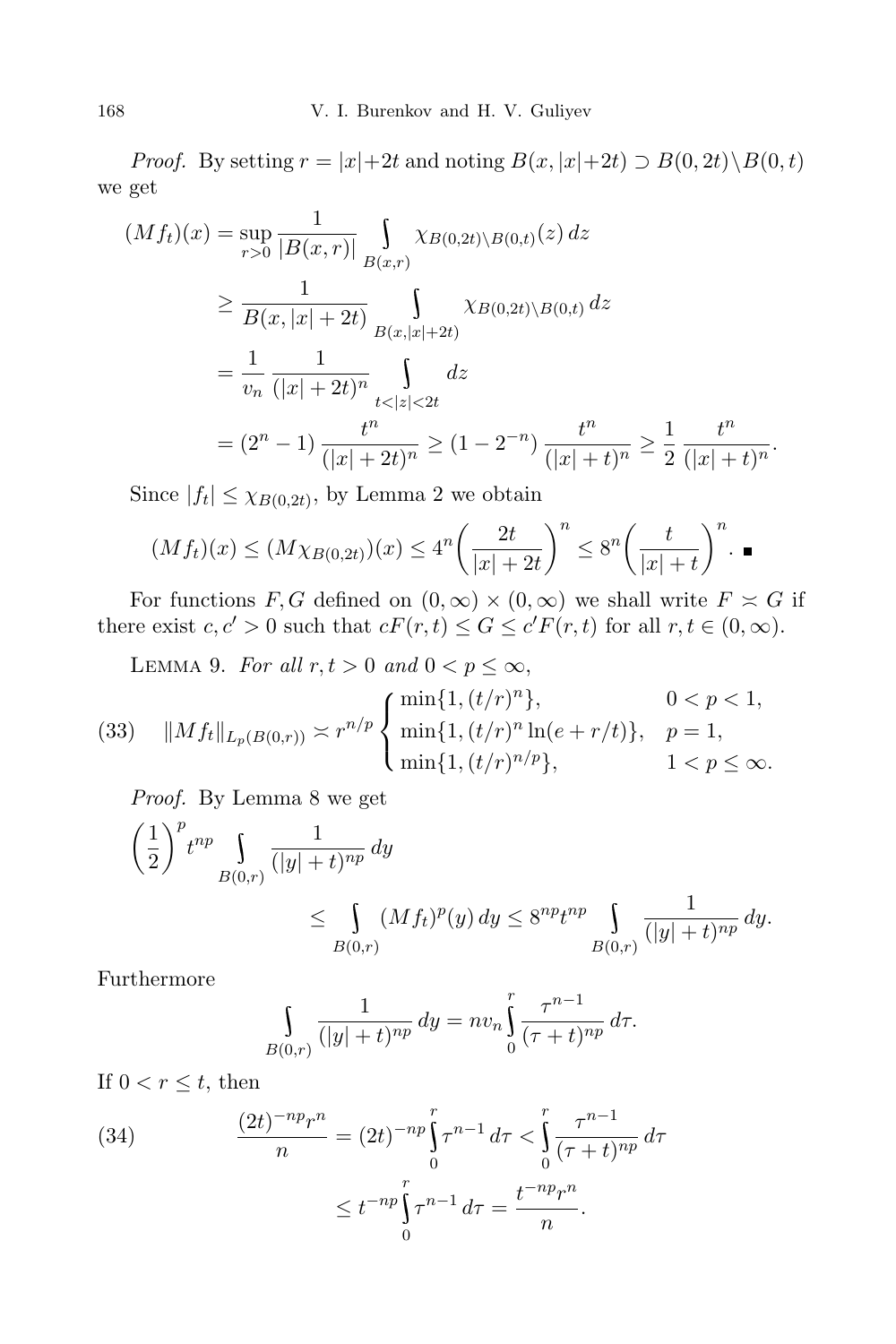Hence

$$
2^{-p(n+1)}r^n \le \frac{1}{v_n} \int_{B(0,r)} ((Mf_t)(y))^p dy \le 8^{np}r^n.
$$

If  $r > t$  then we consider separately three cases.

1. If  $0 < p < 1$ , then by applying (34) with  $r = t$  we get

$$
\frac{2^{-np}}{n}r^{n-np} \le \frac{2^{-np}}{n}\left(t^{n-np} + r^{n-np} - t^n r^{-np}\right) = \frac{2^{-np}}{n}t^{n-np} + (2r)^{-np}\int_t^r \tau^{n-1} d\tau
$$
  

$$
\le \int_0^r \frac{\tau^{n-1}}{(\tau+t)^{np}} d\tau = \int_0^t \frac{\tau^{n-1}}{(\tau+t)^{np}} d\tau + \int_t^r \frac{\tau^{n-1}}{(\tau+t)^{np}} d\tau
$$
  

$$
\le \frac{t^{n-np}}{n} + \int_t^r \tau^{n-1-np} d\tau = \frac{t^{n-np}}{n} + \frac{r^{n-np} - t^{n-np}}{n(1-p)} \le \frac{r^{n-np}}{n(1-p)}.
$$

Hence

$$
2^{-p(n+1)}r^{n-np}t^{np} \le \frac{1}{v_n} \int_{B(0,r)} ((Mf_t)(y))^p dy \le \frac{8^{np}}{1-p}r^{n-np}t^{np}.
$$

2. If  $p = 1$ , then

$$
2^{-n}\left(\frac{1}{n} + \ln\frac{r}{t}\right) = (2t)^{-n}\int_{0}^{t} \tau^{n-1} d\tau + 2^{-n}\int_{t}^{r} \frac{d\tau}{\tau} \le \int_{0}^{r} \frac{\tau^{n-1}}{(\tau + t)^{n}} d\tau
$$
  
= 
$$
\int_{0}^{t} \frac{\tau^{n-1}}{(\tau + t)^{n}} d\tau + \int_{t}^{r} \frac{\tau^{n-1}}{(\tau + t)^{n}} d\tau \le t^{-n}\int_{0}^{t} \tau^{n-1} d\tau + \int_{t}^{r} \frac{d\tau}{\tau} = \frac{1}{n} + \ln\frac{r}{t}.
$$

Hence

$$
2^{-(n+p)}\bigg(1+n\ln\frac{r}{t}\bigg)t^n \le \frac{1}{v_n}\int_{B(0,r)} (Mf_t)(y)\,dy \le 8^{np}\bigg(1+n\ln\frac{r}{t}\bigg)t^n.
$$

3. Finally, if  $1 < p < \infty$ , then

$$
2^{-np} \frac{t^{n-np}}{n} \le \int_0^t \frac{\tau^{n-1}}{(\tau+t)^{np}} d\tau \le \int_0^r \frac{\tau^{n-1}}{(\tau+t)^{np}} d\tau
$$
  
= 
$$
\int_0^t \frac{\tau^{n-1}}{(\tau+t)^{np}} d\tau + \int_t^r \frac{\tau^{n-1}}{(\tau+t)^{np}} d\tau
$$
  

$$
\le \frac{t^{n-np}}{n} + \int_t^\infty \tau^{n-1-np} d\tau = \frac{p}{p-1} \frac{t^{n-np}}{n}.
$$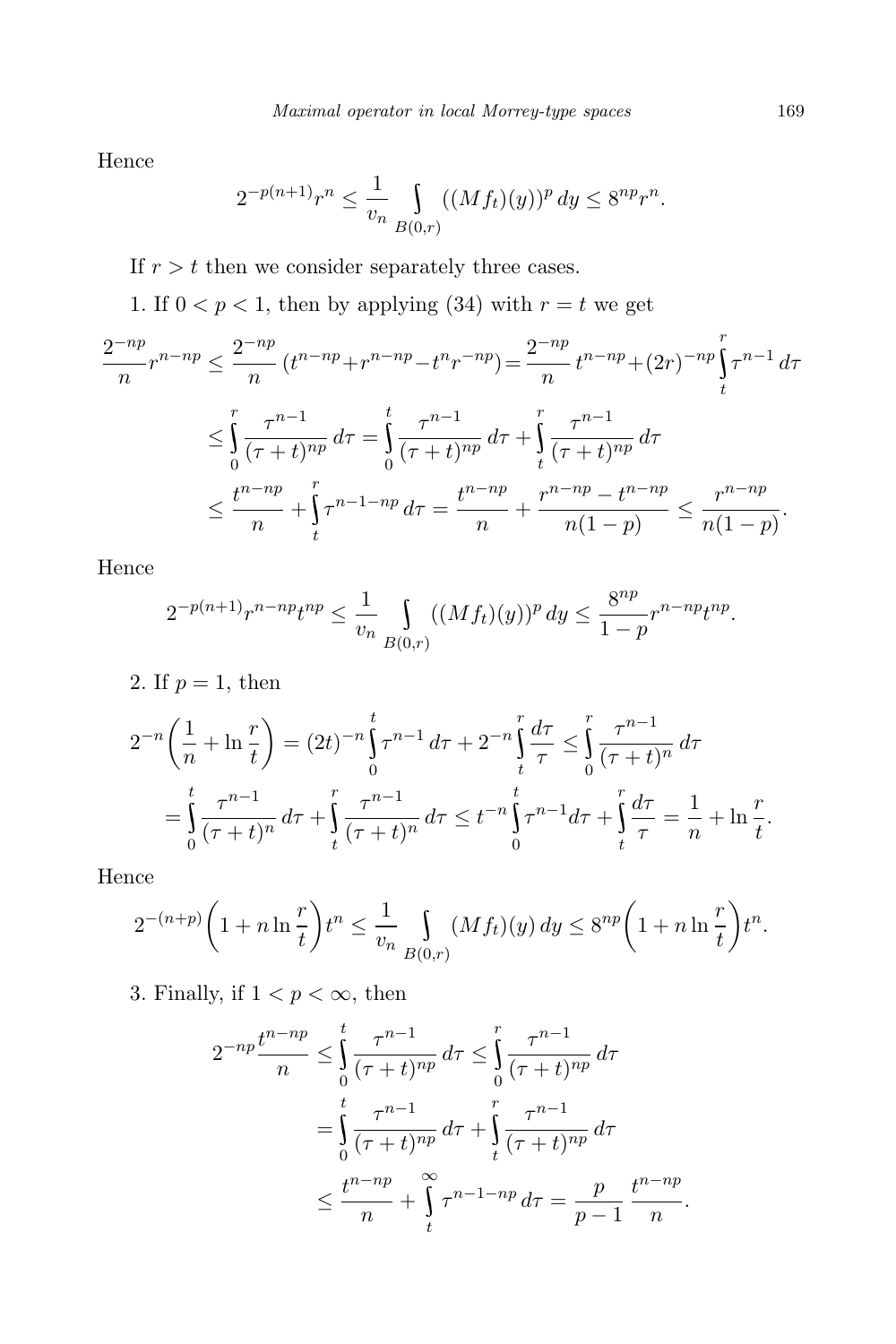Hence

$$
2^{-p(n+1)}t^n \le \frac{1}{v_n} \int_{B(0,r)} ((Mf_t)(y))^p dy \le 8^{np} \frac{p}{p-1} t^n.
$$

These estimates imply the statement of the lemma.

COROLLARY 4. *For*  $0 < p \leq \infty$ ,  $p \neq 1$ ,

$$
||Mf_t||_{L_p(B(0,r))} \asymp \left(\frac{t}{r+t}\right)^{n \min\{1,1/p\}} r^{n/p}.
$$

THEOREM 4. Let  $1 < p < \infty$ ,  $0 < \theta_1, \theta_2 \leq \infty$ ,  $w_1 \in \Omega_{p,\theta_1}$ ,  $w_2 \in \Omega_{p,\theta_2}$ .

• *If*  $\theta_1 \leq \theta_2$ , and  $\theta_1 \leq p$  *and for some*  $c_{16} > 0$  *and all*  $t > 0$ ,

(35) 
$$
\left\| w_2(r) \left( \frac{r}{t+r} \right)^{n/p} \right\|_{L_{\theta_2}(0,\infty)} \leq c_{16} \|w_1\|_{L_{\theta_1}(t,\infty)},
$$

*then M is bounded from*  $LM_{p\theta_1,w_1}$  *to*  $LM_{p\theta_2,w_2}$  *and from*  $GM_{p\theta_1,w_1}$  *to*  $GM_{p\theta_2,w_2}$ .

• For any  $0 < \theta_1, \theta_2 \leq \infty$  condition (35) is necessary for the boundedness *of M from*  $LM_{p\theta_1,w_1}$  *to*  $LM_{p\theta_2,w_2}$ .

• *In particular, if*  $\theta_1 \leq \theta_2$ ,  $\theta_1 \leq p$ , *then condition* (35) *is necessary and*  $sufficient$  *for the boundedness of M from*  $LM_{p\theta_1,w_1}$  *to*  $LM_{p\theta_2,w_2}$ *.* 

*Proof. Sufficiency.* It is known [13] that a necessary and sufficient condition for the validity of (30) with  $q = p$  for all non-negative decreasing functions  $\varphi$  on  $(0, \infty)$  has the form: for some  $c_{17} > 0$  and all  $t > 0$ ,

(36) 
$$
||v_2(r)\min\{t,r\}||_{L_{\theta_2/p}(0,\infty)} \leq c_{17}||v_1(r)||_{L_{\theta_1/p}(0,t)}.
$$

Applying this condition to the functions  $v_1$  and  $v_2$  given by (21) and (22) we obtain (35).

Indeed, taking into account (21) and (22) and replacing  $r^{-1/n}$  by  $\varrho$  and *t <sup>−</sup>*1*/n* by *τ,* we get

$$
||w_2(\varrho)\varrho^{n/p}\min\{\tau^{-n/p},\varrho^{-n/p}\}\|_{L_{\theta_2}(0,\infty)}\leq c_{18}||w_1\|_{L_{\theta_1}(\tau,\infty)},
$$

where  $c_{18} > 0$  is independent of  $\tau > 0$ . Hence (35) follows since

$$
\varrho^{n/p} \min\{\tau^{-n/p}, \varrho^{-n/p}\} \asymp \left(\frac{\varrho}{\varrho+\tau}\right)^{n/p}
$$

*.*

*Necessity.* Assume that, for some  $c_{19} > 0$  and all  $f \in LM_{p\theta_1,w_1}$ ,

(37) 
$$
||Mf||_{LM_{p\theta_2,w_2}} \leq c_{19}||f||_{LM_{p\theta_1,w_1}}.
$$

Take  $f = f_t$ , where  $f_t$  is defined by (31). Then by Lemma 7 the right-hand side of (37) does not exceed

$$
c_{15}t^{n/p}||w_1||_{L_{\theta_1}(t,\infty)},
$$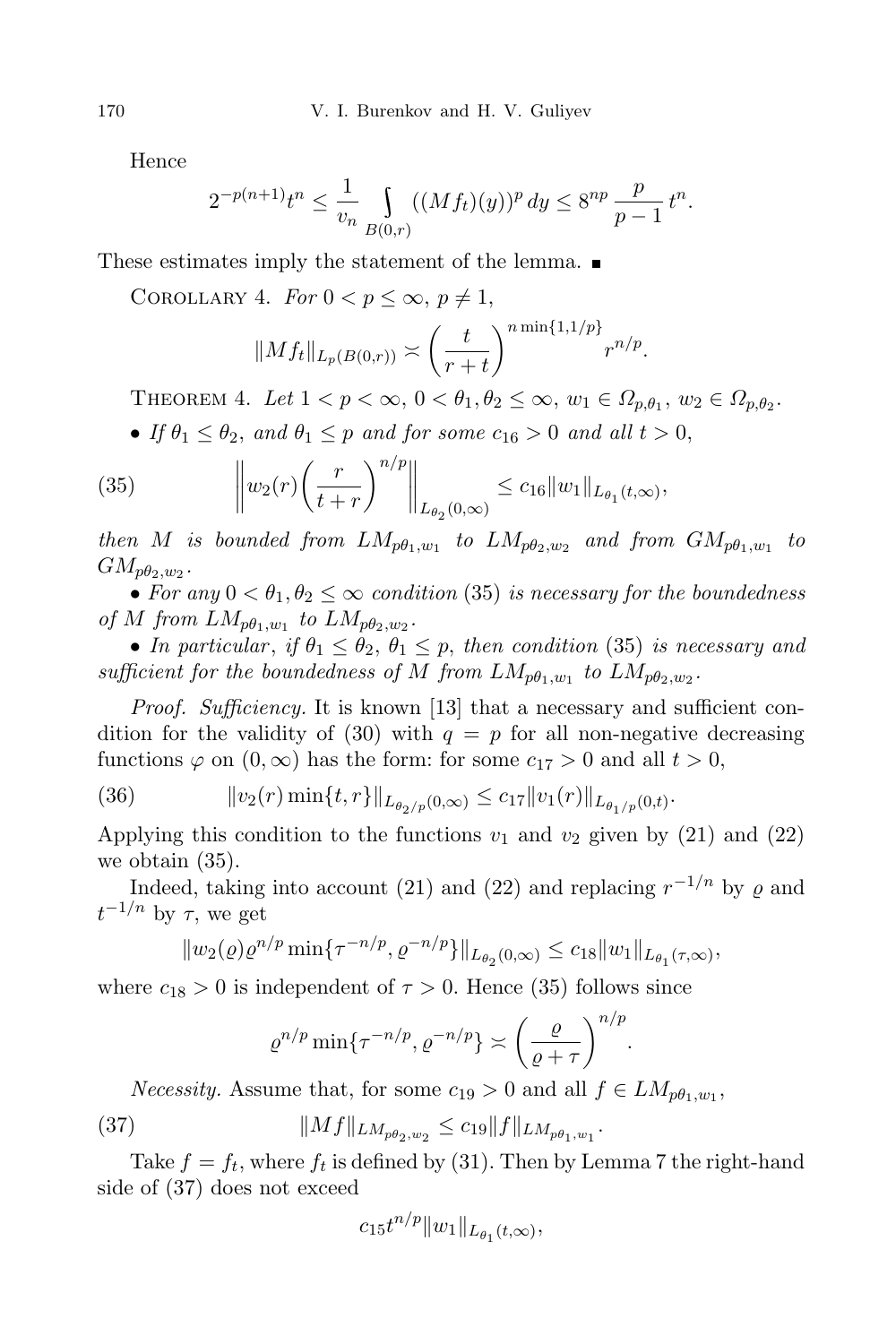where  $c_{15} > 0$  is independent of  $t > 0$ . Furthermore by Corollary 4 (case  $p > 1$ ) the left-hand side of (37) is equivalent to

$$
\left\|w_2(r)\left(\frac{rt}{t+r}\right)^{n/p}\right\|_{L_{\theta_2}(0,\infty)}.
$$

Hence  $(35)$  follows.  $\blacksquare$ 

REMARK 1. It is unclear whether for  $1 < p < \infty$ ,  $\theta_1 \leq \theta_2$ ,  $\theta_1 \leq p$ condition (35) is necessary for the boundedness of *M* from  $GM_{p\theta_1,w_1}$  to  $GM_{p\theta_2,w_2}$ . (If we take  $f = f_t$  in (37), with *LM* replaced by *GM*, then (35) does not follow.)

REMARK 2. If  $p = 1$ ,  $0 < \theta_1, \theta_2 \leq \infty$ , then a similar argument shows that the condition: there exists  $c_{20} > 0$  such that for all  $t > 0$ ,

$$
\left\|w_2(r)\left(\frac{r}{t+r}\right)^n\ln\left(e+\frac{r}{t}\right)\right\|_{L_{\theta_2}(0,\infty)} \leq c_{20}\|w_1\|_{L_{\theta_1}(t,\infty)},
$$

is necessary for the boundedness of *M* from  $LM_{1\theta_1,w_1}$  to  $LM_{1\theta_2,w_2}$ .

REMARK 3. Under the assumptions of Theorem 4 the boundedness of the maximal operator from  $LM_{p\theta_1,w_1}$  to  $LM_{p\theta_2,w_2}$  is equivalent to the boundedness of the Hardy operator from  $L_{\theta_1/p, v_1}(0, \infty)$  to  $L_{\theta_2/p, v_2}(0, \infty)$  where  $v_1(r) = (w_1(r^{-1/n})r^{-(1+1/n)1/\theta_1})^p$ ,  $v_2(r) = (w_2(r^{-1/n})r^{-1/p-(1+1/n)1/\theta_2})^p$  on the cone of non-negative non-increasing functions. This is proved by finding necessary and sufficient conditions on  $w_1$  and  $w_2$ , namely (35), for the boundedness of both operators. It may be of interest to find a direct proof of this equivalence. (One of the implications is established in Theorem 2.)

Next we consider the local and global weak Morrey-type spaces and study the boundedness of the maximal operator *M* in these spaces.

DEFINITION 3. Let  $0 < p, \theta \leq \infty$  and let *w* be a non-negative measurable function on  $(0, \infty)$ . Denote by  $LWM_{p\theta,w}$  and  $GWM_{p\theta,w}$  the *local* and *global weak Morrey-type spaces* respectively, defined to be the spaces of all functions  $f \in WL_p^{\text{loc}}(\mathbb{R}^n)$  with finite quasinorms

$$
||f||_{LWM_{p\theta,w}} \equiv ||f||_{LWM_{p\theta,w}} (\mathbb{R}^n) = ||w(r)||f||_{WL_p(B(0,r))} ||_{L_{\theta}(0,\infty)},
$$
  

$$
||f||_{GWM_{p\theta,w}} = \sup_{x \in \mathbb{R}^n} ||f(x+\cdot)||_{LWM_{p\theta,w}},
$$

respectively, where for  $p < \infty$ ,

$$
||f||_{WL_p(B(0,r))} = \sup_{t>0} t(\text{meas } \{x \in B(0,r) : |f(x)| > t\})^{1/p}.
$$

If  $p = \infty$ , then  $WL_{\infty} \equiv L_{\infty}$  and  $LWM_{\infty} \theta, w \equiv LM_{\infty} \theta, w$ ,  $GWM_{\infty} \theta, w \equiv$  $GM_{\infty\theta,w}$ .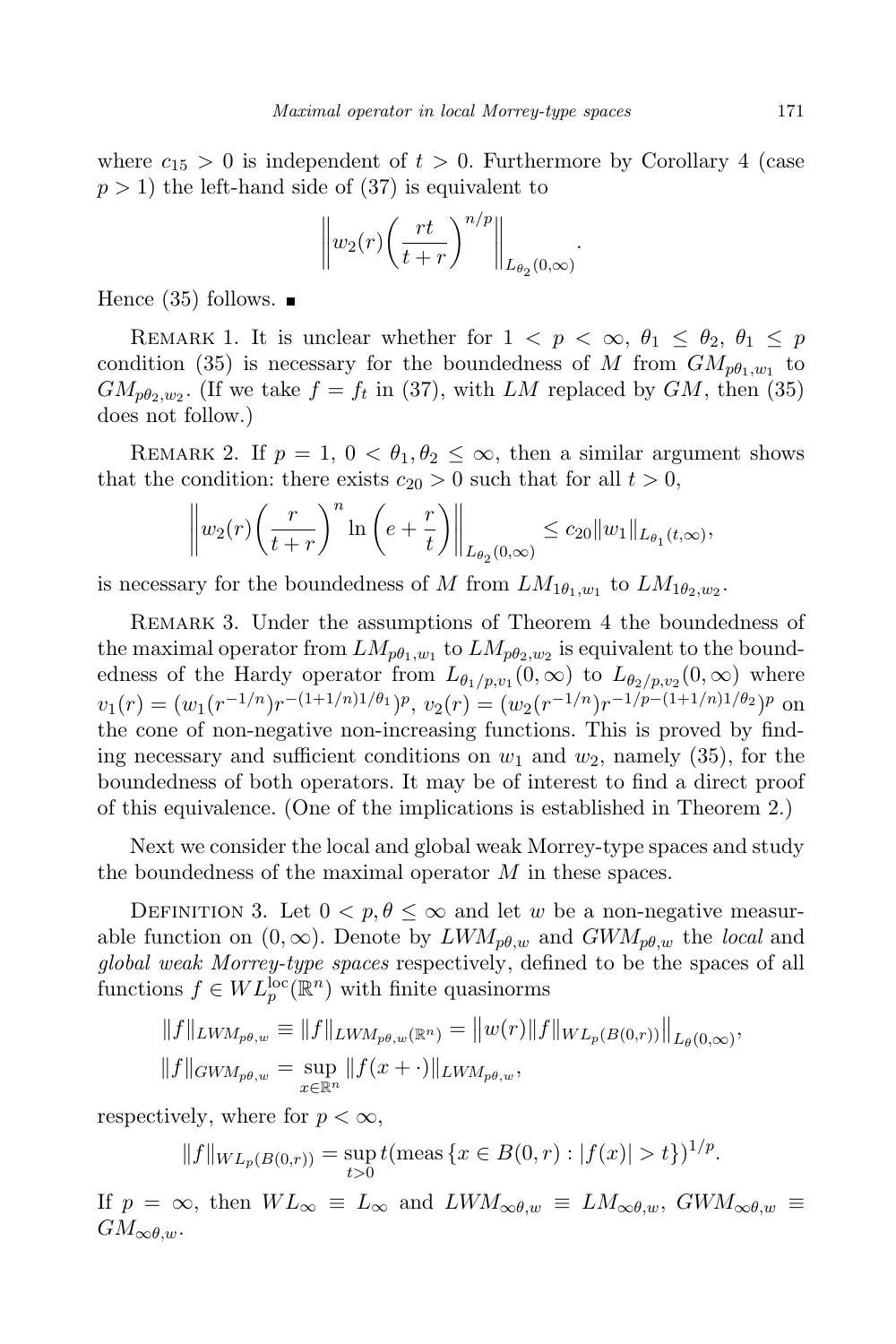Note that for any  $0 < p, \theta < \infty$ ,

$$
||f||_{LWM_{p\theta,w}} \le ||f||_{LM_{p\theta,w}}, \quad ||f||_{GWM_{p\theta,w}} \le ||f||_{GM_{p\theta,w}}
$$

for all  $f \in LM_{p\theta,w}$  and  $f \in GM_{p\theta,w}$  respectively.

As in [2], [5] and [7] the proof of the boundedness of the maximal operator for  $p = 1$  is based on the inequality

(38) 
$$
\text{meas } \{x \in B(0,r) : (Mf)(x) > t\} \le \frac{c_{21}}{t} \int_{\mathbb{R}^n} |f(x)| (M \chi_{B(0,r)})(x) \, dx,
$$

where  $c_{21} > 0$  is independent of  $f \in L_1^{\text{loc}}(\mathbb{R}^n)$ ,  $t$  and  $r$ . This is a particular case of a more general inequality established by C. L. Fefferman and E. Stein [3]:

$$
\int_{\{x \in \mathbb{R}^n : (Mf)(x) > t\}} |\varphi(x)| \, dx \le \frac{c_{22}}{t} \int_{\mathbb{R}^n} |f(x)| \big(M\varphi\big)(x) \, dx,
$$

where  $c_{22} > 0$  is independent of  $f, \varphi \in L_1^{\text{loc}}(\mathbb{R}^n)$ .

Using inequality (38), the relation

$$
||Mf||_{WL_p(\mathbb{R}^n)} \le ||Mf||_{L_p(\mathbb{R}^n)}, \quad 0 < p \le \infty,
$$

and the properties of the maximal operator in local Morrey-type spaces established in the first part of the paper, we get the following corresponding properties of the maximal operator in local weak Morrey-type spaces:

LEMMA 10. Let  $1 \leq p < \infty$ . Then there exists  $c_{23} > 0$  such that

(39) 
$$
||Mf||_{WL_p(B(0,r))} \leq c_{23} \left( r^n \int\limits_r^{\infty} \left( \int\limits_{B(0,t)} |f(x)|^p dx \right) \frac{dt}{t^{n+1}} \right)^{1/p}
$$

*for all*  $r > 0$  *and all*  $f \in L_1^{\text{loc}}(\mathbb{R}^n)$ *.* 

LEMMA 11. Let  $1 \leq p < \infty$ ,  $0 < \theta \leq \infty$ . Then there exists  $c_{24} > 0$  such *that*

$$
||Mf||_{LW M_{p\theta,w}} \leq c_{24} ||Hg||_{L_{\theta/p,v}(0,\infty)}^{1/p}
$$

*for* all  $f \in L_p^{\text{loc}}(\mathbb{R}^n)$ , where g and v are given by (15), (16) respectively.

COROLLARY 5. Let  $1 \leq p < \infty$ ,  $0 < \theta \leq \infty$ . Then

$$
||Mf||_{GWM_{p\theta,w}} \leq c_{24} \sup_{x \in \mathbb{R}^n} ||H(g(x, \cdot))||_{L_{\theta/p,v}(0,\infty)}^{1/p}
$$

*for* all  $f \in L_p^{\text{loc}}(\mathbb{R}^n)$ *, where*  $g(x, \cdot)$  *is given by* (18)*.* 

*Proof.* We consider two cases:

1. If  $1 < p < \infty$ , the assertion follows by the proof of Corollary 3. 2. If  $p = 1$ , then for all  $x \in \mathbb{R}^n$ ,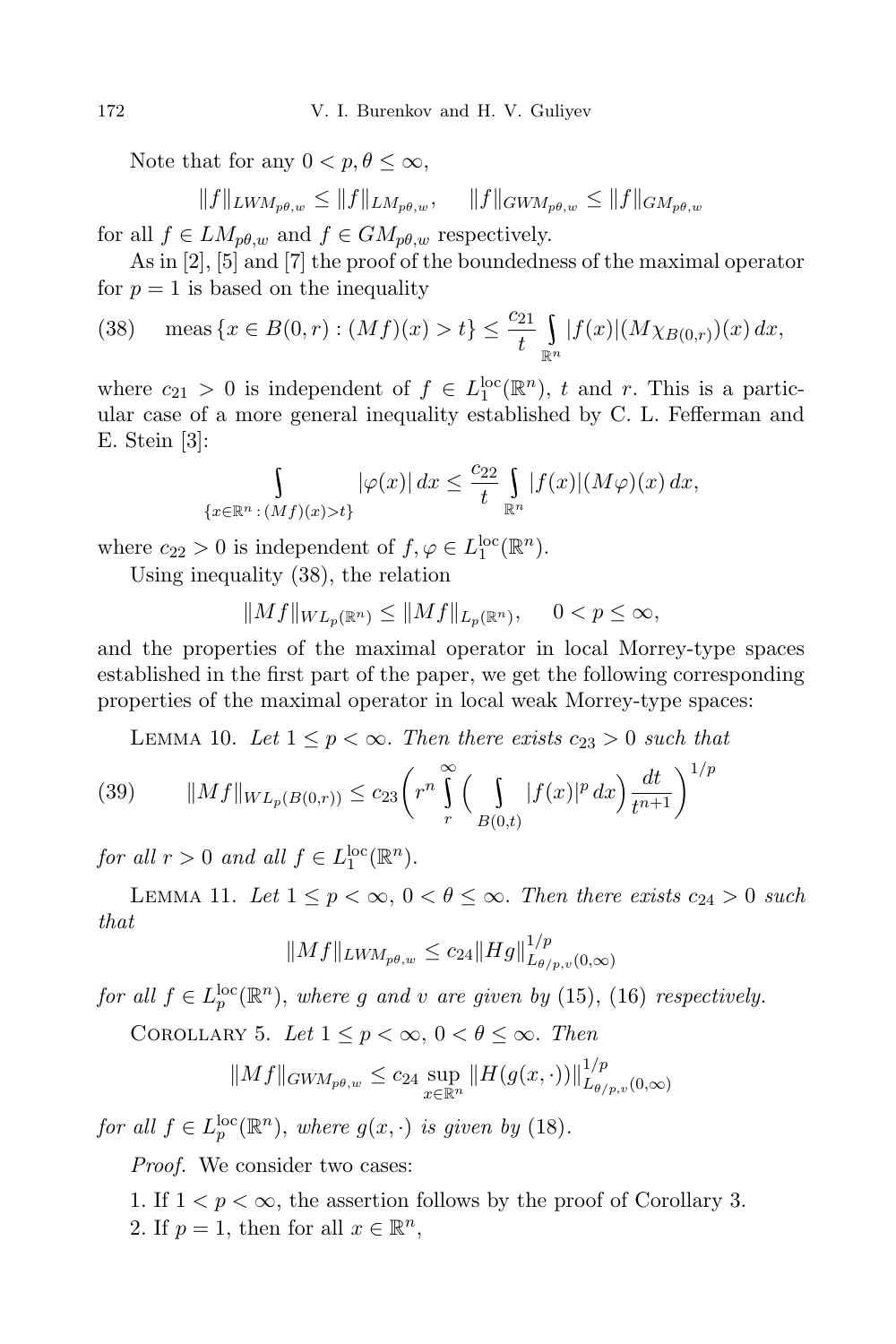(40) 
$$
\| (Mf)(x + \cdot) \|_{WL_1(B(0,r))}
$$
  
\n
$$
= \sup_{t>0} t \left| \left\{ z \in B(0,r) : \sup_{r>0} \frac{1}{|B(x+z,r)|} \int_{B(x+z,r)} |f(y)| dy > t \right\} \right|
$$
  
\n
$$
= \sup_{t>0} t \left| \left\{ z \in B(0,r) : \sup_{r>0} \frac{1}{|B(z,r)|} \int_{B(z,r)} |f(x+y)| dy > t \right\} \right|
$$
  
\n
$$
= \| M(f(x + \cdot)) \|_{WL_1(B(0,r))},
$$

hence we have

$$
(41) \quad ||Mf||_{GWM_{1\theta,w}} = \sup_{x \in \mathbb{R}^n} ||w(r)||(Mf)(x + \cdot)||_{WL_1(B(0,r))}||_{L_{\theta}(0,\infty)}
$$
  
\n
$$
= \sup_{x \in \mathbb{R}^n} ||w(r)||M(f(x + \cdot))||_{WL_1(B(0,r))}||_{L_{\theta}(0,\infty)}
$$
  
\n
$$
= \sup_{x \in \mathbb{R}^n} ||M(f(x + \cdot))||_{LWM_{1\theta,w}}
$$
  
\n
$$
\leq c_{24} \sup_{x \in \mathbb{R}^n} ||H\left(\int_{B(0,t^{-1/n})} |f(x + y)| dy\right) ||_{L_{\theta,v}(0,\infty)}
$$
  
\n
$$
= c_{24} \sup_{x \in \mathbb{R}^n} ||H(g(x, \cdot))||_{L_{\theta,v}(0,\infty)}.
$$

THEOREM 5. Let  $0 < p_2 \leq p_1 < \infty$ ,  $p_1 > 1$ ,  $0 < \theta_1, \theta_2 \leq \infty$ ,  $w_1 \in$  $\Omega_{p_1,\theta_1}, w_2 \in \Omega_{p_2,\theta_2}$ . Assume that, for some  $q > 1$  satisfying  $p_2 \leq q \leq$  $p_1$ *, the operator H is bounded from*  $L_{\theta_1/q, v_1}(0, \infty)$  *to*  $L_{\theta_2/q, v_2}(0, \infty)$  *on the cone of all non-negative functions*  $\varphi$  *non-increasing on*  $(0, \infty)$  *and satisfying*  $\lim_{t\to\infty} \varphi(t) = 0$ , where  $v_1, v_2$  are defined by (21), (22) respectively. Then the *operator M is bounded from*  $LM_{p\theta_1,w_1}$  *to*  $LWM_{p\theta_2,w_2}$  *and from*  $GM_{p\theta_1,w_1}$  *to*  $GWM_{p\theta_2,w_2}.$ 

THEOREM 6. Let  $1 \leq p < \infty$ ,  $0 < \theta_2 \leq \infty$ ,  $w_1 \in \Omega_{p,\infty}$ ,  $w_2 \in \Omega_{p,\theta_2}$ . *Let also condition* (29) *be satisfied. Then the operator M is bounded from*  $LM_{p\infty,w_1}$  *to*  $LWM_{p\theta_2,w_2}$  *and from*  $GM_{p\infty,w_1}$  *to*  $GWM_{p\theta_2,w_2}$ *.* 

LEMMA 12. Let  $r, t > 0$ , and  $0 < p \leq \infty$ . Then

 $||f_t||_{WL_p(B(0,r))} = 0, \quad 0 < r < t, \quad ||f_t||_{WL_p(B(0,r))} \leq c_{15}t^{n/p}, \quad r \geq t.$ 

*Proof.* The statement follows from Lemma 7 since for all measurable  $G, \Omega \subset \mathbb{R}^n$ ,

$$
||\chi_G||_{WL_p(\Omega)} = |G \cap \Omega|^{1/p} = ||\chi_G||_{L_p(\Omega)},
$$

hence  $||f_t||_{WL_p(B(0,r))} = ||f_t||_{L_p(B(0,r))}$ .

LEMMA 13. For all  $0 < p \leq \infty$ ,

(42) 
$$
||Mf_t||_{WL_p(B(0,r))} \asymp \left(\frac{t}{r+t}\right)^{n \min\{1/p,1\}} r^{n/p}.
$$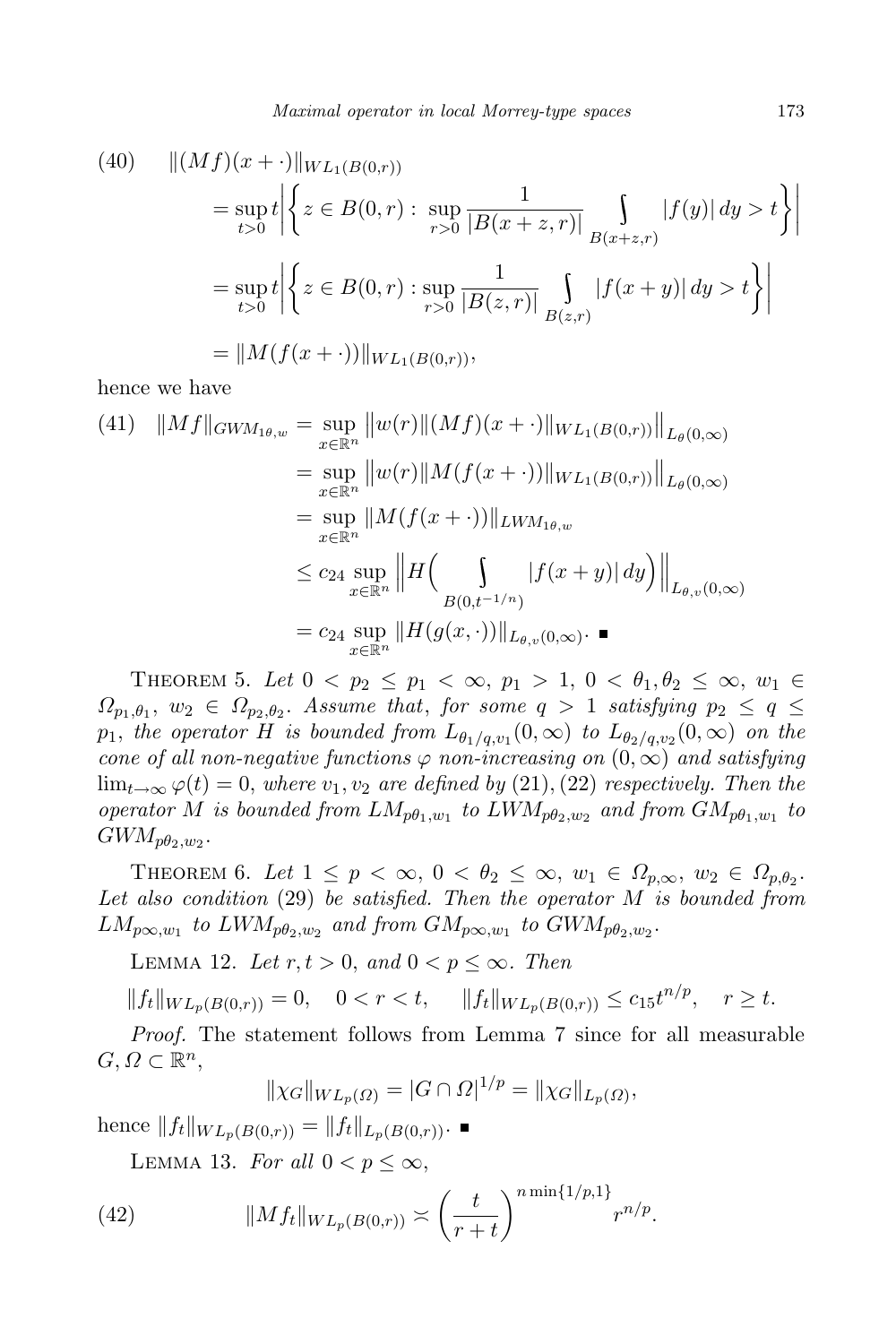*Proof.* By Lemma 8 we have

$$
||Mf_t||_{WL_p(B(0,r))} \asymp t^n \left\| \left( \frac{1}{|x|+t} \right)^n \right\|_{WL_p(B(0,r))}.
$$

Furthermore,

$$
\left\| \left( \frac{1}{|x|+t} \right)^n \right\|_{WL_p(B(0,r))} = \sup_{\tau > 0} \tau \operatorname{meas} \left\{ x \in B(0,r) : \frac{1}{(|x|+t)^n} > \tau \right\}^{1/p}
$$
  
\n
$$
= \sup_{\tau > 0} \tau |B(0,r) \cap B(0,\tau^{-1/n} - t)|^{1/p}
$$
  
\n
$$
= v_n \sup_{0 < \tau < t^{-n}} \tau (\min\{r, \tau^{-1/n} - t\})^{n/p}
$$
  
\n
$$
= v_n \max\{ \sup_{0 < \tau \le (t+r)^{-n}} \tau r^{n/p}, \sup_{(t+r)^{-n} < \tau < t^{-n}} \tau (\tau^{-1/n} - t)^{n/p} \}
$$
  
\n
$$
= v_n \max\{ (t+r)^{-n} r^{n/p}, \sup_{(t+r)^{-n} < \tau < t^{-n}} \tau (\tau^{-1/n} - t)^{n/p} \}
$$
  
\n
$$
= \sup_{(t+r)^{-n} \le \tau < t^{-n}} \tau (\tau^{-1/n} - t)^{n/p}.
$$

If  $0 \leq p \leq 1$ , then the function  $\phi(\tau) = \tau(\tau^{-1/n} - t)^{n/p}$  decreases on  $[(t + r)^{-n}, t^{-n})$ , therefore

$$
\sup_{(t+r)^{-n} \le \tau < t^{-n}} \tau(\tau^{-1/n} - t)^{n/p} = \frac{r^{n/p}}{(t+r)^n}.
$$

If  $p > 1$ , then for  $t \geq (p-1)r$ ,  $\varphi$  also decreases on  $[(t + r)^{-n}, t^{-n}]$  and for  $t < (p-1)r$  the supremum is attained at  $\tau = \left(\frac{p-1}{pt}\right)^{\hat{n}}$ . Hence

$$
\sup_{(t+r)^{-n} \le \tau < t^{-n}} \tau(\tau^{-1/n} - t)^{n/p} = c_{25} \begin{cases} \frac{r^{n/p}}{(t+r)^n}, & t \ge (p-1)r, \\ t^{n/p-n}, & t < (p-1)r, \end{cases}
$$
\n
$$
\asymp \left(\frac{rt}{t+r}\right)^{n/p} t^{-n},
$$

where  $c_{25} > 0$  depends only on p and n. Therefore the statement follows.

THEOREM 7. Let  $1 < p < \infty$ ,  $0 < \theta_1, \theta_2 \leq \infty$ ,  $w_1 \in \Omega_{p,\theta_1}$ ,  $w_2 \in \Omega_{p,\theta_2}$ .

• *If*  $\theta_1 \leq \theta_2$ ,  $\theta_1 \leq p$  *and inequality* (35) *is satisfied*, *then M is bounded from*  $LM_{p\theta_1,w_1}$  *to*  $LWM_{p\theta_2,w_2}$  *and from*  $GM_{p\theta_1,w_1}$  *to*  $GWM_{p\theta_2,w_2}$ *.* 

• For any  $0 < \theta_1, \theta_2 \leq \infty$  condition (35) is necessary for the boundedness *of M from*  $LM_{p\theta_1,w_1}$  *to*  $LWM_{p\theta_2,w_2}$ .

• *In particular, if*  $\theta_1 \leq \theta_2$ ,  $\theta_1 \leq p$ , *then condition* (35) *is necessary and* sufficient for the boundedness of M from  $LM_{p\theta_1,w_1}$  to  $LWM_{p\theta_2,w_2}$ .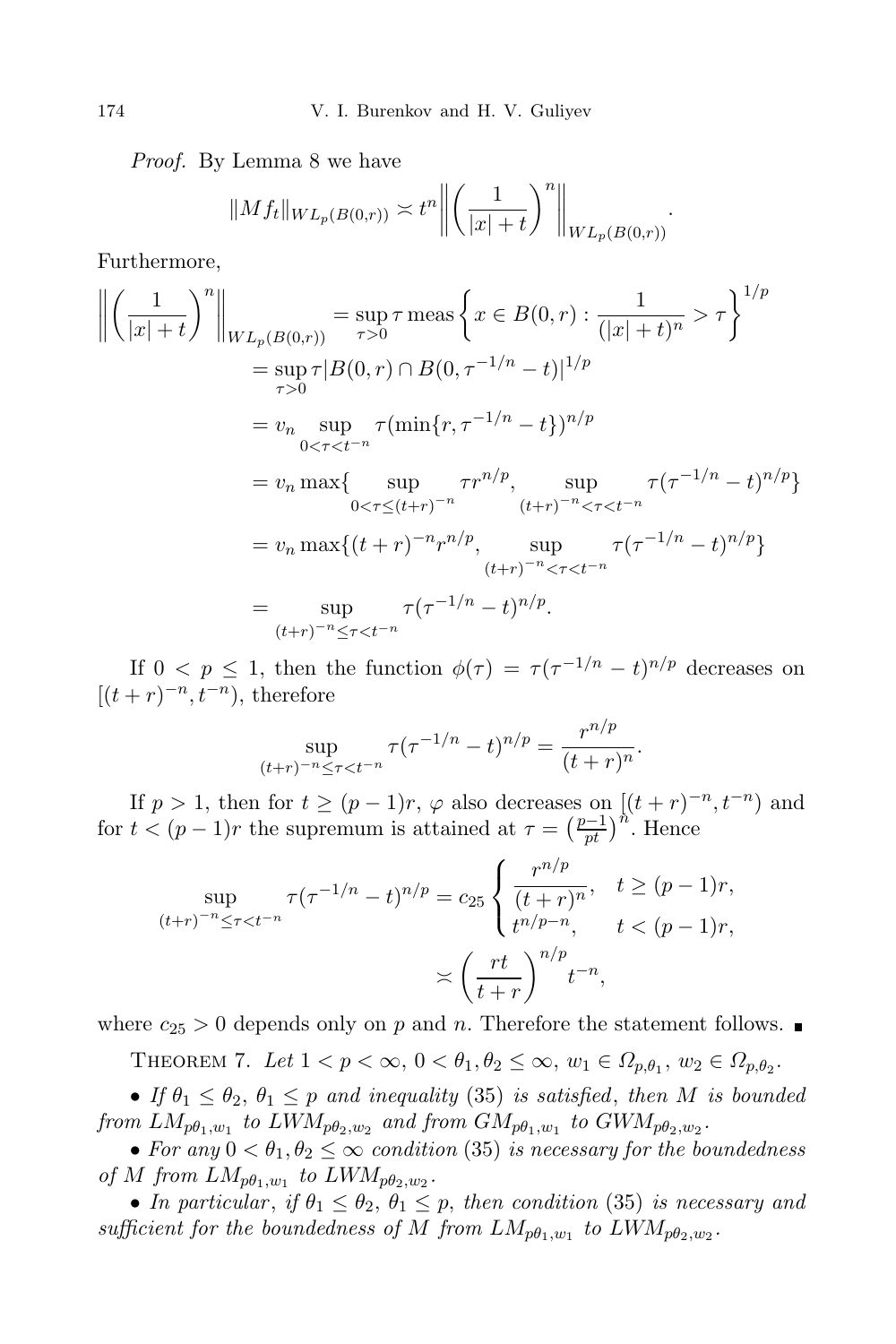*Proof.* Sufficiency follows from Theorem 5 as in the proof of Theorem 4. The proof of necessity is also essentially the same as in the proof of Theorem 4, with Lemma 9 replaced by Lemma 13.

Remark 4. When defining global Morrey-type spaces, one might consider a weight function *w* depending not only on  $r > 0$ , but also on  $x \in \mathbb{R}^n$ , and consider the space of all functions  $f \in L_p^{\text{loc}}(\mathbb{R}^n)$  for which

$$
\Big\|\big\|w(x,r)\|f\|_{L_p(B(x,r))}\Big\|_{L_{\theta}(0,\infty)}\Big\|_{L_{\infty}(\mathbb{R}^n)}<\infty.
$$

For  $\theta = \infty$  such quasinorms were considered in [7]. Moreover, it is also reasonable to replace  $L_{\infty}(\mathbb{R}^n)$  by  $L_{\eta}(\mathbb{R}^n)$ , where  $0 < \eta \leq \infty$ , thus assuming that

$$
||f||_{GM_{p\theta\eta,w}} = ||||w(x,r)||f||_{L_p(B(x,r))}||_{L_{\theta}(0,\infty)}||_{L_{\eta}(\mathbb{R}^n)} < \infty.
$$

If in Theorem 2 formulas (21) and (22) are replaced by

$$
v_1(x,r) = (w_1(x, r^{-1/n})r^{1/q-1/p_1-(1+1/n)1/\theta_1})^q,
$$
  

$$
v_2(x,r) = (w_2(x, r^{-1/n})r^{-1/p_2-(1+1/n)1/\theta_2})^q
$$

and

$$
\sup_{x \in \mathbb{R}^n} \|H\|_{L_{\theta_1/q, v_1(x, r)}(0, \infty) \cap C \to L_{\theta_2/q, v_2(x, r)}(0, \infty) \cap C} < \infty,
$$

where *C* is the cone of all non-negative functions  $\varphi$  non-increasing on  $(0, \infty)$ and satisfying  $\lim_{t\to\infty} \varphi(t) = 0$ , then the maximal operator M is also bounded from  $GM_{p_1\theta_1\eta,w_1}$  to  $GM_{p_2\theta_2\eta,w_2}$ . Similar remarks refer to all other inequalities of the paper involving global Morrey-type spaces or global weak Morrey-type spaces.

A brief exposition of the results of this paper, without proofs, is given in [1].

## **References**

- [1] V. I. Burenkov and H. V. Guliyev, *Necessary and sufficient conditions for boundedness of the maximal operator in local Morrey-type spaces*, Dokl. Ross. Akad. Nauk 391 (2003), 591–594 (in Russian).
- [2] F. Chiarenza and M. Frasca, *Morrey spaces and Hardy–Littlewood maximal function*, Rend. Mat. 7 (1987), 273–279.
- [3] C. L. Fefferman and E. M. Stein, *Some maximal inequalities*, Amer. J. Math. 93 (1971), 107–115.
- [4] G. Lu, *Embedding theorems on Campanato–Morrey spaces for vector fields and applications*, C. R. Acad. Sci. Paris 320 (1995), 429–434.
- [5] T. Mizuhara, *Boundedness of some classical operators on generalized Morrey spaces*, in: Harmonic Analysis (S. Igari, ed.), ICM 90 Satellite Proceedings, Springer, Tokyo, 1991, 183–189.